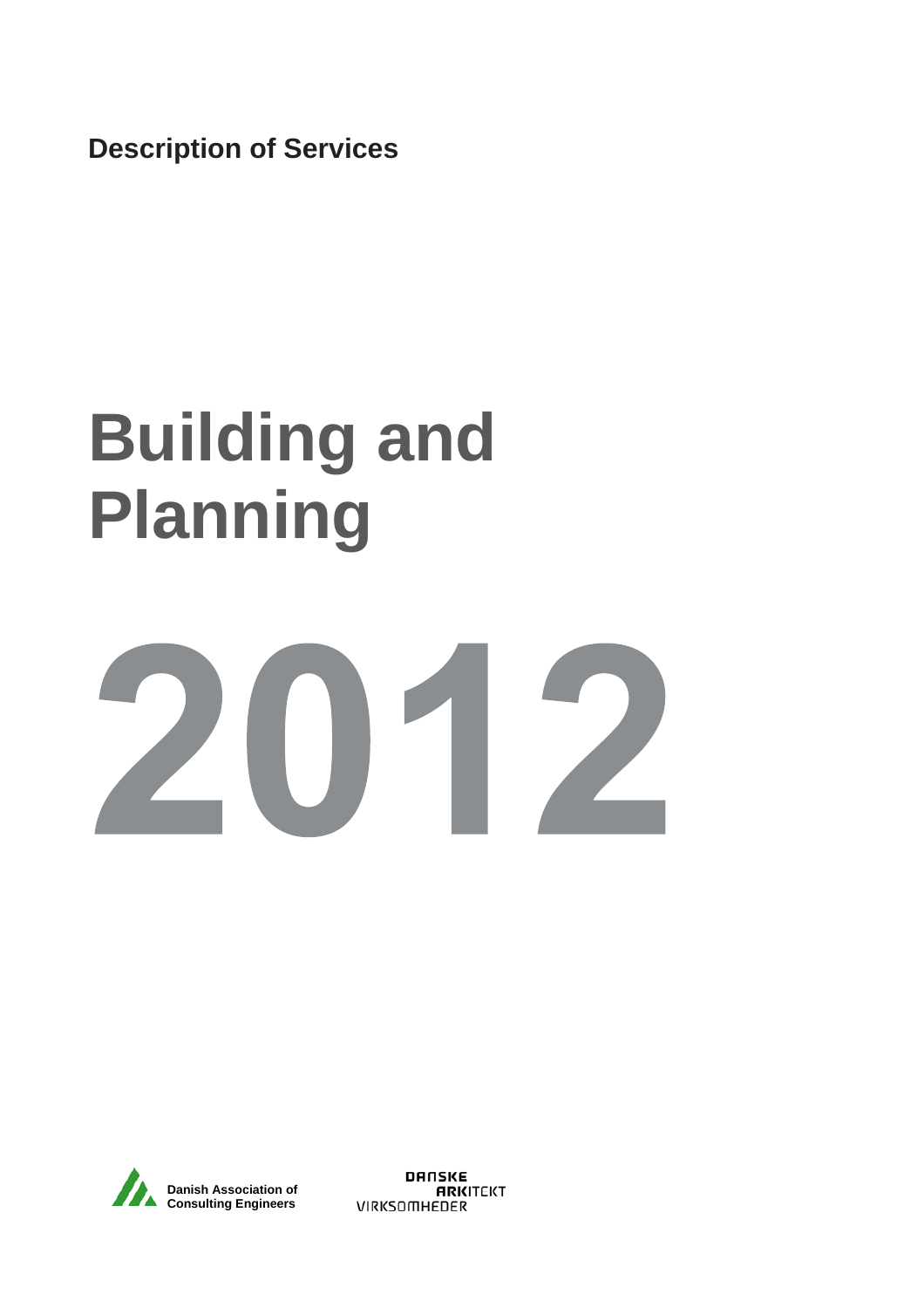The Danish Association of Consulting Engineers (FRI) and the Danish Association of Architectural Firms (DANSKE ARK)

**Service descriptions for Building and Planning**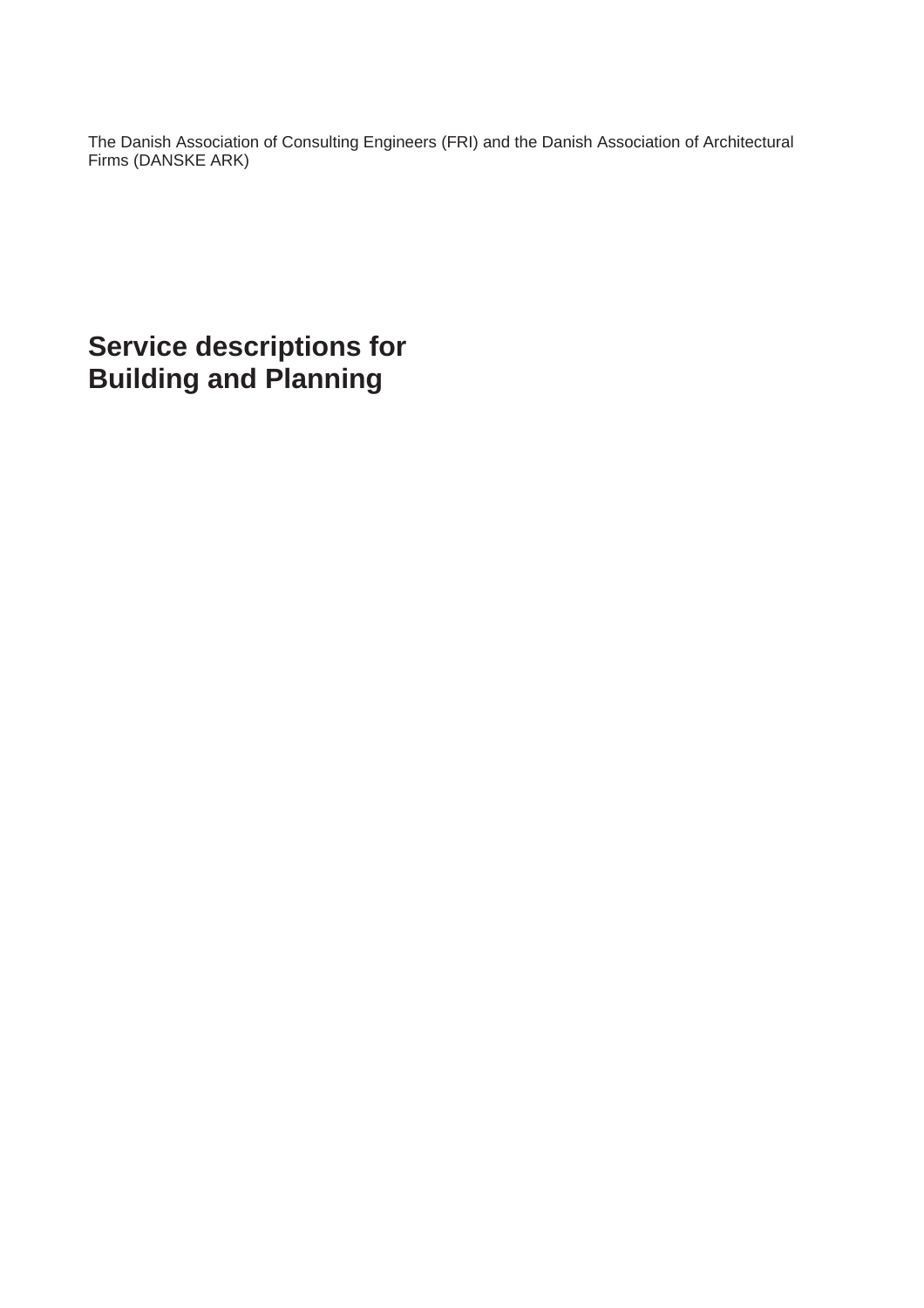This description of services serves as a basis for providing consultancy in connection with building and planning.

The consultant's services and fees are contractually based on *ABR 89 ("General Conditions for Consulting Services").*

Agreements should be drawn up in a form corresponding to the standard agreement form prepared by FRI (Danish Association of Consulting Engineers), and DANSKE ARK (Danish Association of Architectural Firms).

It should be noted that services provided by the consultant comprise only services within the consultant's field as expressly specified in the consultancy agreement.

The description of services does not refer to legislation and regulations governing specific building projects or public sector building projects. Such legislation and regulations are assumed to serve as the basis for the actual building project.

The description of services is prepared with a view to defining roles and the division of services between consultants and client, and between individual consultants.

Moreover, the description of services is prepared in particular with a view to defining responsibility and services for design manager, design consultants, project follow-up, construction management and technical supervision. The description of services is also to be used for both large and small-scale – complex and less complex – building projects as a frame of reference for determining services in the specific consultancy agreement.

Chapter 9 contains a glossary which describes selected terms used in the description of services and/or in the industry.

In the case of agreements for digital design and digital deliveries, an ICT specification should be drawn up, possibly in accordance with the 'bips' (construction – IT – productivity – cooperation) publication F202 and related project-specific description.

The ICT specification defines the digital delivery of the agreed project documentation.

FRI and DANSKE ARK issue individual codes of practice for a number of specific areas.

DANSKE ARK has issued "Byfornyelse" (Urban Renewal), "Produktudvikling" (Product Development), "Ydelsesbeskrivelse for arbejdsmiljø på byggepladsen" (Description of Services for Occupational Health and Safety on Building Sites), and "Anvisning til bæredygtig projektering" (Guide to Sustainable Design).

FRI has compiled "Vejledning om arbejdsmiljø i byggeprocessen" (Guidelines on Occupational Safety in the Construction Process).

DANSKE ARK and FRI have drawn up joint descriptions of services for "Bygherrerådgivning" (Client Consultancy), "Anlæg og Planlægning" (Construction and Planning) and "Som udført" (As Built), 2000.

Reference is made to the websites of the organisations at www.danskeark.dk and www.frinet.dk for the latest versions of the publications.

The codes of practice of other organisations may also be relevant, e.g.: "Møbeludvikling og produktdesign" (Furniture Development and Product Design) (Danish Designers).

The general organisation of the building project, including calls for tender for a specialist, large, general, turnkey or partnering contract, is not described. Reference is made to the description of services for "Client Consultancy" in this respect.

Praktiserende Landskabsarkitekter Råd (PLR) has been dissolved as of 31 December 2011. The majority of PLR's former members have been admitted as members of the Danish Association of Architectural Firms (DANSKE ARK).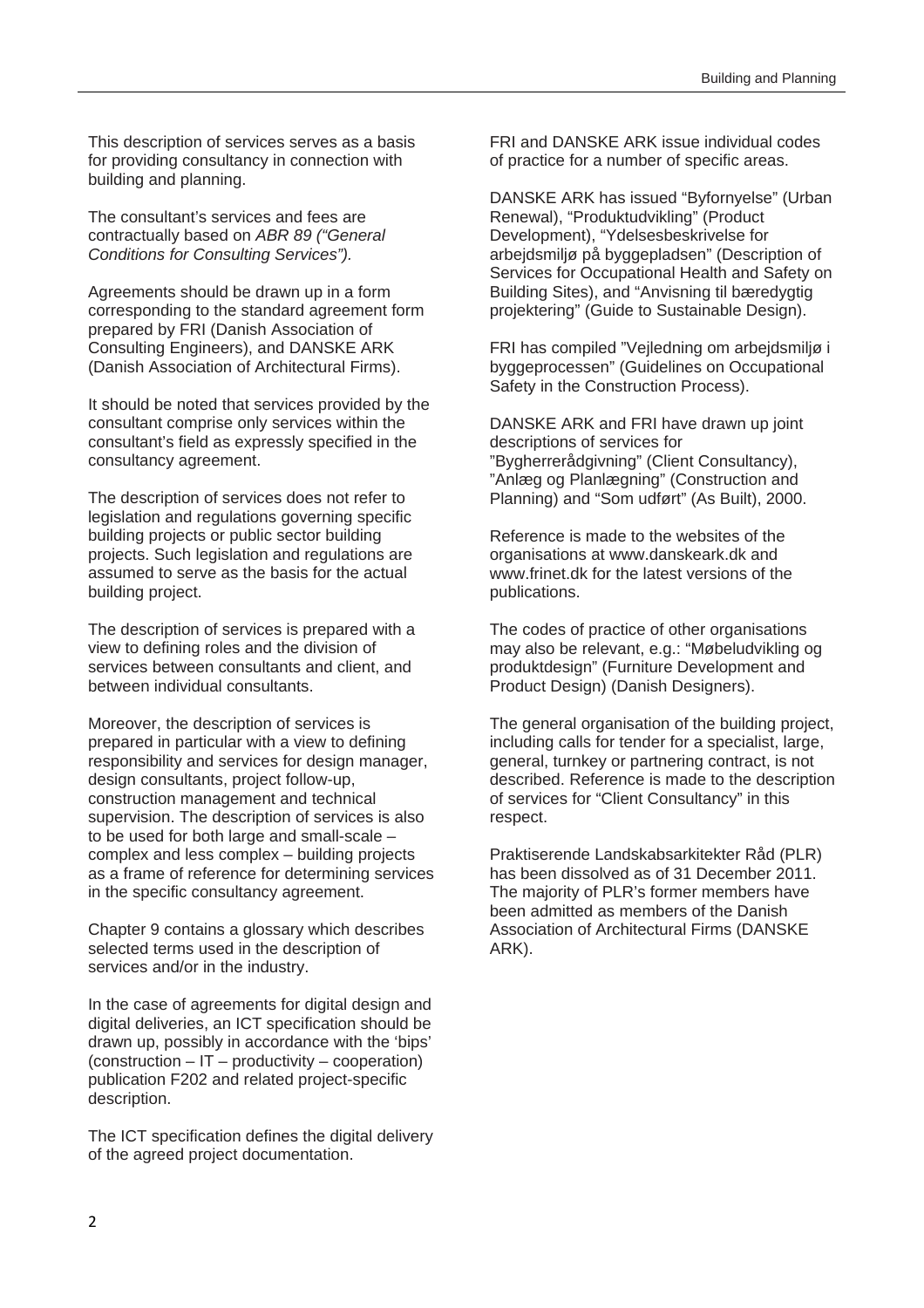- **0 Role of consultant**
- 0.1 Client consultancy
- 0.2 Full-service consultancy
- 0.3 Split consultancy
- 0.4 Sub-consultancy

#### **1 Initial consultancy**

- 1.1 Appraisal
- 1.2 Design specification

# **2 Design management consultancy**

- Design management
- 2.2 ICT management

# **3** Design phase consultancy<br>3.1 Outline proposal

- Outline proposal
- 3.2 Project proposal
- 3.3 Preliminary project (regulatory project)
- 3.4 Main project
- 3.5 Project follow-up

#### **4 Construction phase consultancy**

- 4.1 Construction management
- 4.2 Site supervision

#### **5 Operational phase consultancy**

- 5.1 Preparation of an operation and maintenance plan
- 5.2 Implementation of the operation and maintenance plan
- 5.3 Assistance with property operation

#### **6 Fittings, fixtures and equipment consultancy**

- 6.1 Standard fittings, fixtures and equipment
- 6.2 Design of fittings, fixtures and equipment

#### **7 Planning consultancy**

- 7.1 Planning tasks
- 7.2 Brief and work programme
- 7.3 Preparatory work
- 7.4 Problem description
- 7.5 Forecasts
- 7.6 Objectives
- 7.7 Alternative plans
- 7.8 Impact assessment
- 7.9 Public comment procedures

#### **8 Other services**

- 8.1 Classification
- 8.2 Digital communication
- 8.3 Establishment of communications platform
- 8.4 Digital design
- 8.5 Digital tendering
- 8.6 Bill of quantities
- 8.7 Digital delivery
- 8.8 Assessment of building sites
- 8.9 Registration of existing conditions
- 8.10 Digitalisation of existing conditions
- 8.11 Geotechnical investigations
- 8.12 Environmental investigations
- 8.13 Official duties
- 8.14 Risk analyses
- 8.15 Cost analyses
- 8.16 Insurance<br>8.17 Process m
- Process management/consultancy
- 8.18 Special visualisation
- 8.19 Measurement of work performed
- 8.20 "As built"
- 8.21 Compliance with special regulatory requirements
- 8.22 Fire
- 8.23 Energy requirements
- 8.24 Thermal indoor climate
- 8.25 Atmospheric indoor climate
- 8.26 Noise and acoustic indoor climate
- 8.27 Optical indoor climate
- 8.28 Special requirements for accessibility
- 8.29 Accessibility audit
- 8.30 Sustainability
- 8.31 Sustainability certification
- 8.32 Sustainability management
- 8.33 Occuppational health and safety
- 8.34 Special tests
- 8.35 Client deliverables
- 8.36 Working and assembly drawings
- 8.37 Signage<br>8.38 Sales ma
- Sales material
- 8.39 Complementary/alternative projects and project changes
- 8.40 Artistic decoration
- 8.41 Prequalification
- 8.42 Negotiations under the Danish Act on Tendering Procedures for Work Contracts
- 8.43 EU procedures
- 8.44 Negotiations under EU public procurement directives
- 8.45 Detailed works programmes
- 8.46 Increased quality assurance
- 8.47 Change of consultant
- 8.48 Special meeting activities during the design phase
- 8.49 Special meeting activities during the construction phase
- 8.50 Increased technical supervision
- 8.51 Key performance indicators
- 8.52 Disputes
- 8.53 5-year inspection

#### **9 Glossary**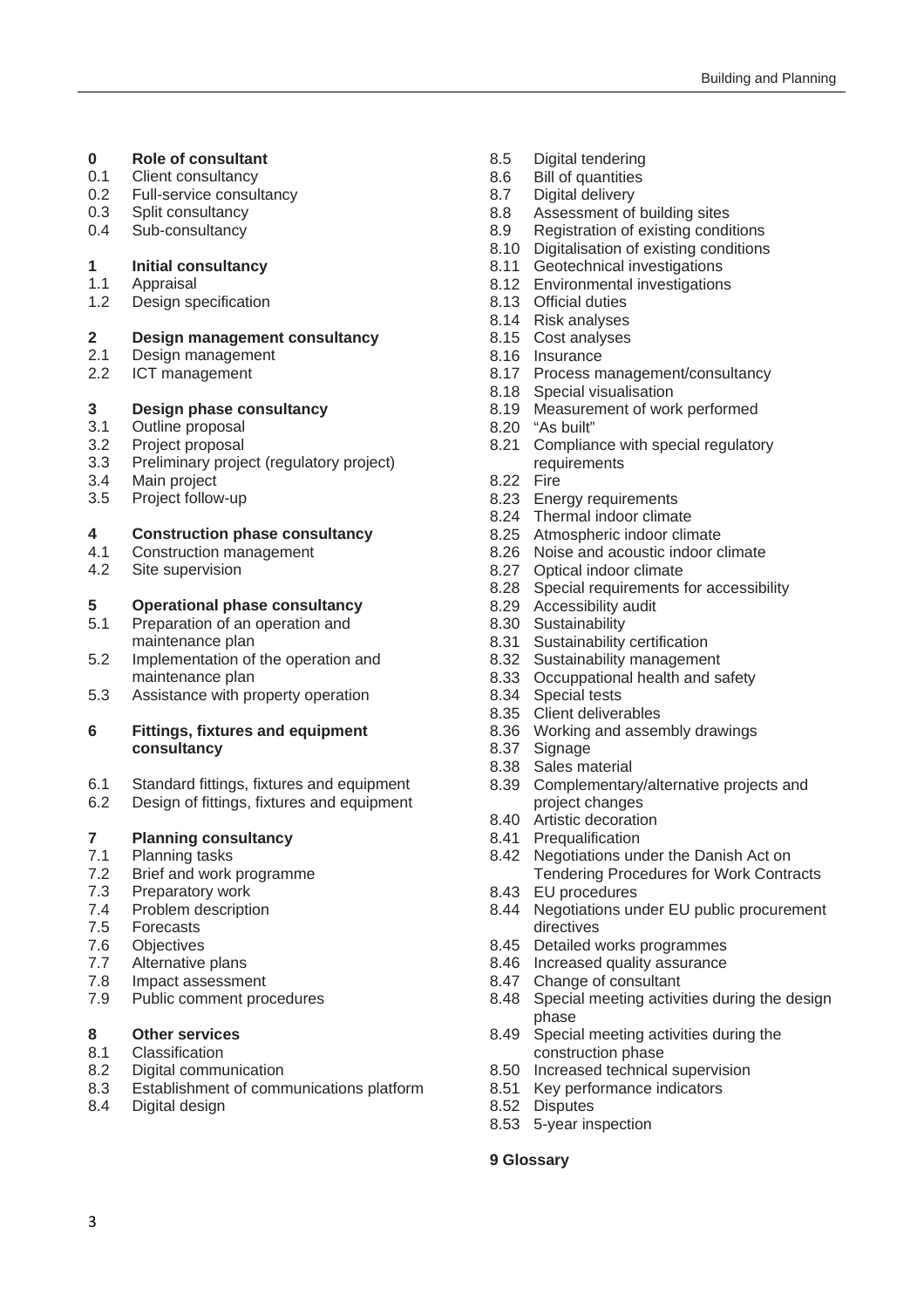#### **0. Role of consultant**

The consultant is the client's independent representative and adviser, see ABR 89 (article 1.1, Work of the Consultant). The services provided by the consultant in connection with building and planning projects comprise both architect-specific, landscape architect-specific and engineer-specific services.

The consultant is trained specifically to manage architecture, technical solution, programming and costing in planning tasks and building projects and also manages the human, aesthetic and functional aspects of a holistic solution.

Consultancy may be provided in the following forms:

- 0.1 Client consultancy
- 0.2 Full-service consultancy
- 0.3 Split consultancy
- 0.4 Sub-consultancy

#### **0.1 CLIENT CONSULTANCY**

As consultant to the client, the consultant safeguards the interests of the client in matters involving the designers and the contractors.

Consultancy may include the appraisal and conceptual phases and/or may cover the full design and construction periods.

Reference is made to the relevant description of services.

#### **0.2 FULL-SERVICE CONSULTANCY**

When a full-service consultant is responsible for the entire project, the client only needs to enter into a single consultancy agreement.

The full-service consultant engages the services of required sub-consultants and is responsible to the client for their work.

Full-service consultancy may also be provided by a group of consultants.

The full-service consultant appoints the design manager, who is responsible for client relations.

#### **0.3 SPLIT CONSULTANCY**

Each consultant concludes a separate agreement with the client. The consultants are under an obligation to cooperate with each other, but have no direct contractual obligation to each other.

The client is responsible for consultancy management and coordination and for interaction between the consultants. The client may delegate this responsibility to a design manager (see (2)).

The client appoints the design manager in dialogue with the consultants. The design manager handles relations between the client and the consultants.

#### **0.4 SUB-CONSULTANCY**

As sub-consultant, the consultant concludes an agreement only with 'his' client, usually the fullservice consultant.

The sub-consultant is in contact with the design manager and the client through this party.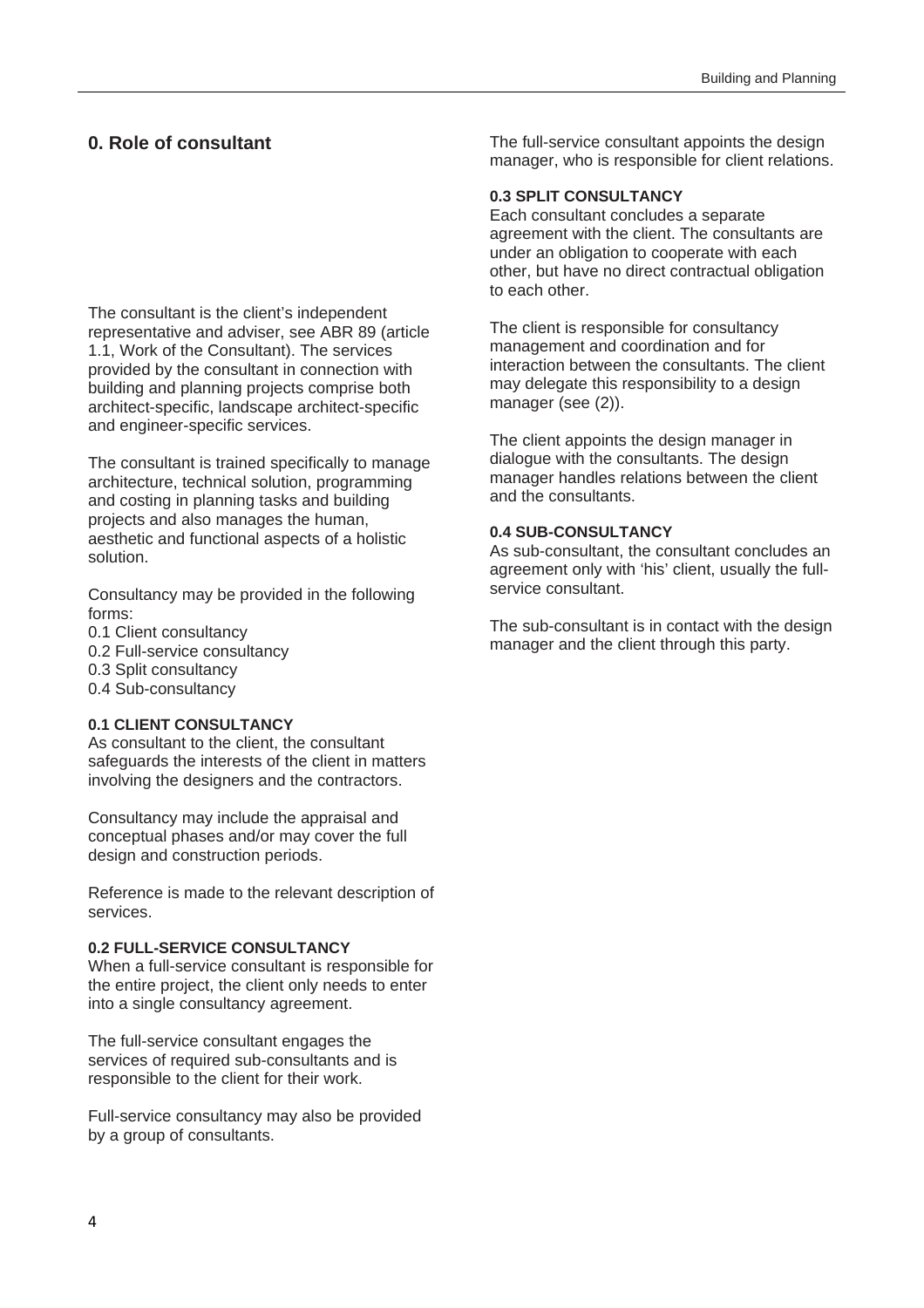#### **1. Initial consultancy**

#### Initial consultancy encompasses: 1.1 Appraisal 1.2 Design specification

The scope of services to be provided depends on the current project and the client's needs and is determined in cooperation with the client on the basis of a proposal from the consultant.

In the case of buildings subject to the "Lov om offentlig byggevirksomhed" and associated regulations on the use of ICT in construction, the consultant must comply with the requirements pursuant to sections 8.1, 8.2 and 8.4 - 8.7 of the description of services, as specified in the consultancy agreement and associated ICT specification.

#### **1.1 APPRAISAL**

The appraisal represents an initial processing of the client's thoughts, ideas and requirements, with a view to a decision on whether or not to implement the task.

#### **1.1.1 Contents**

The initial work on the client's ideas is presented in a report. This report analyses the potential of the client's ideas and assesses whether and how these ideas can be implemented. The appraisal may include alternatives to the client's ideas.

The necessary planning and relevant investigations of existing conditions, including research in archives, are summarised in the appraisal.

The appraisal should also include relevant information about the intended building site, including details of soil conditions, pollution, etc.

The appraisal may also include considerations of alternative suggestions regarding location, construction possibilities, etc.

The appraisal may include accounts of the outcome of negotiations conducted.

The appraisal may include an analysis of needs and functions, including an analysis of accessibility conditions.

The appraisal should include an account of the client's expectations towards the sustainability and energy needs of the building.

The appraisal may contain an analysis of landscape history, topography, fauna, climate, etc.

The appraisal may include a risk analysis focusing on quality, programming, costing, etc.

The appraisal must include an organisational chart for the building project. An account must be given of how decisions are made, including any need for hearings and user influence in connection with the design specification.

The appraisal must contain an assessment of the need for special advisers.

#### **1.1.2 Project**

The appraisal may include existing drawings detailing the site's location and size as well as particulars of its nature, site development, plot ratios, easements, profit and restrictive covenants, zoning, etc.

If no drawings are available, the client may allow the consultant to arrange for existing open spaces, buildings and facilities to be registered, measured, drawn and digitalised.

For refurbishment projects, the appraisal may include surveys for the programme work including an account of the use of the buildings, the environmental conditions of the area, the combination of materials used in the buildings as well as a structural survey.

#### **1.1.3 Programming**

The appraisal may include a timeframe for the completion of the project, including particularly critical milestones such as deadlines for commitment to site acquisition.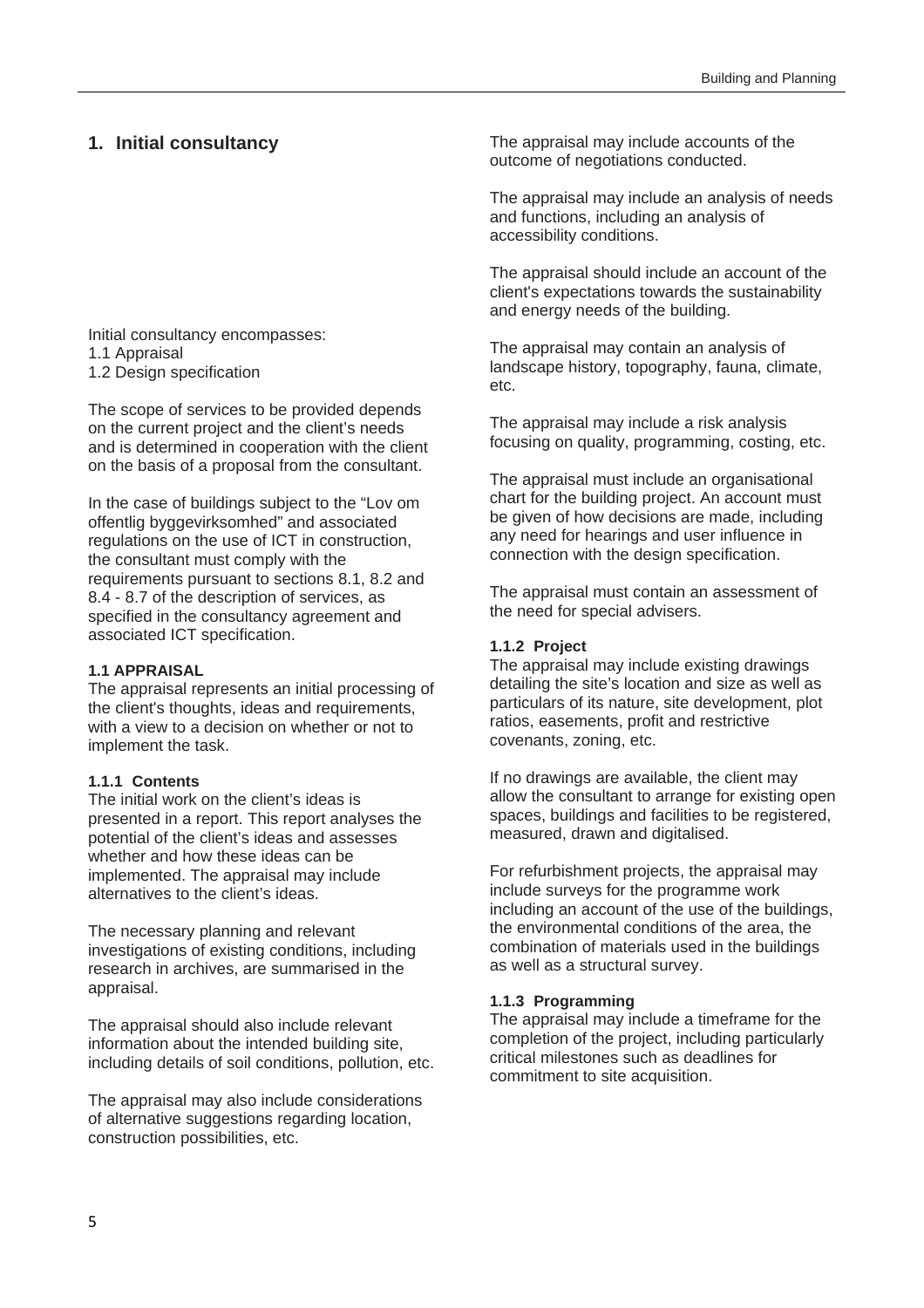#### **1.1.4 Cost management**

The appraisal may include proposals for budget limits in connection with project implementation, including an estimate of total construction costs, site acquisition costs, other costs, etc.

The appraisal may include an account of the client's expectations towards the implementation of operational and overall economic considerations, and documentation of this in connection with the realisation of the task.

#### **1.1.5 Authorities**

The appraisal may include a section on regulatory matters and proposals for consideration of other regulatory aspects, including zoning.

#### **1.1.6 Quality assurance**

The consultant reviews the appraisal and its basis.

#### **1.1.7 Client**

The client obtains existing drawings, property information, etc.

The client participates actively in the necessary meetings and provides information about the possibilities of completing the project in terms of costs as well as information about profit targets, if any.

Having assessed the documentation and its conclusions, the client decides whether further details are needed to supplement the documentation or whether it can form the basis for preparing a design specification.

If the client involves other consultants, such involvement must be coordinated with the lead consultant.

The client approves the appraisal before the beginning of the design specification.

If the design specification is to form the basis for tendering, the client decides on the type of tendering procedure.

#### **1.2 DESIGN SPECIFICATION**

The design specification is a coordinated summary of the client's requirements and wishes for the building project.

The level of detail of the design specification is adjusted to match the organisation of the building project.

#### **1.2.1 Contents**

The design specification is prepared on the basis of the appraisal, which lists the necessary conditions for the further development of the project.

The design specification may be prepared as a description (possibly in a schematic form) specifying the physical requirements for open spaces, structures, MEP services and surface quality as well as the sustainability objectives to be met.

If required, a statement of preliminary investigations is prepared in cooperation with other consultants, listing the basic conditions of the buildings: these may include geological, environmental, topographical or climatic conditions, archaeology, area conditions or legal matters, as well as specific regulatory requirements, existing public utilities, operation and maintenance, etc.

The design specification must include a specification of any requirements the client may have for digital design and the delivery of digital project and operational data. This is stated in an ICT specification.

The design specification must furthermore define objectives and requirements for the preparation of one or more building models as a basis for client reviews and user consultation, etc., during the construction phases.

The design specification must include an organisational chart as well as procedures for communication and cooperation between the parties involved in the building project. In digital design, any requirements towards the use of a common digital communication platform for the exchange and sharing of project documentation are defined.

The consultant draws up a draft plan for project decisions and approvals to be obtained from the client by the designers.

The consultant, in collaboration with the client, may organise user consultation, etc., and the design specification must include a description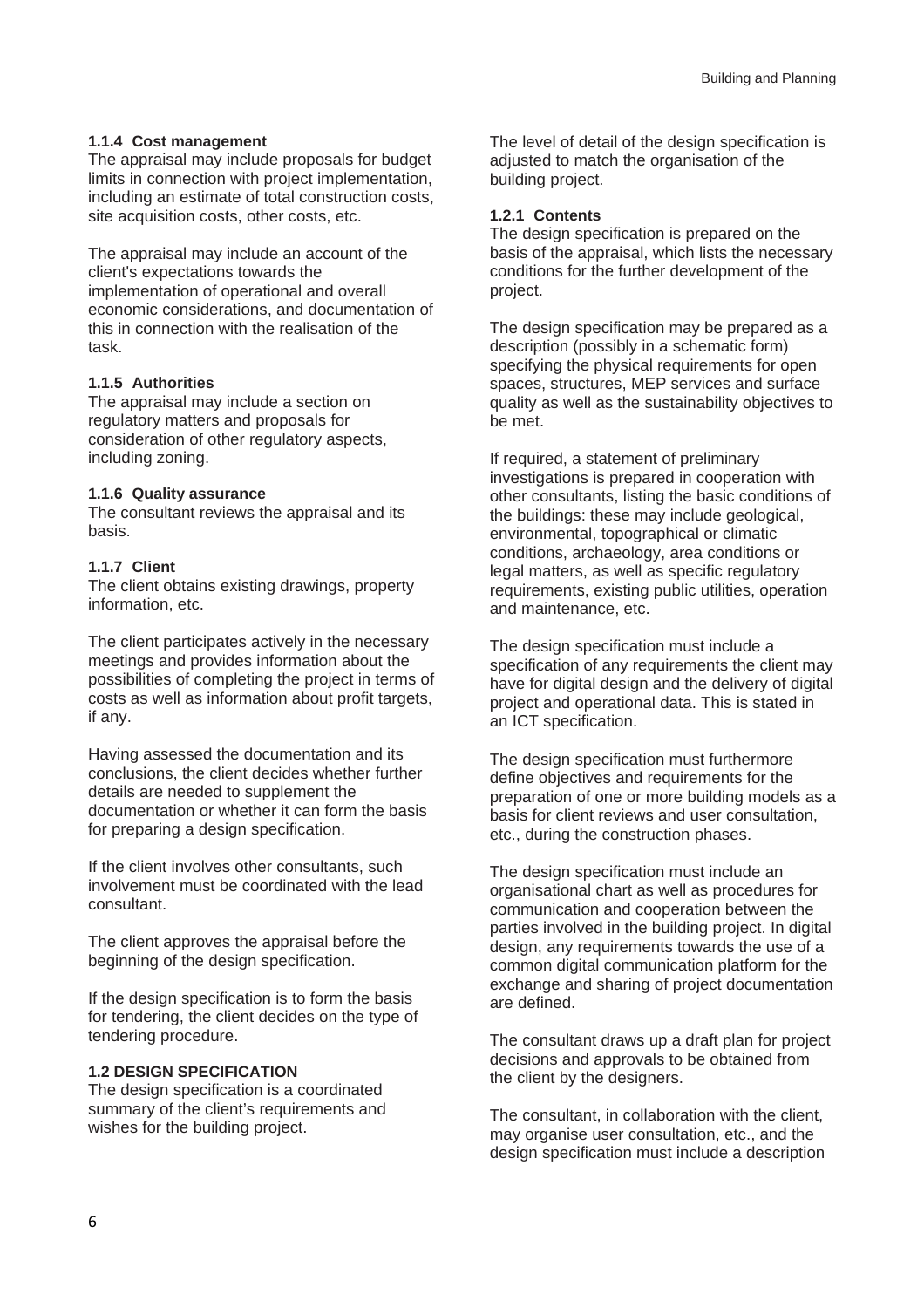of the client's expectations regarding user consultation during design and construction, and regarding the designers' services in this connection.

The consultant informs the client of the client's responsibilities in relation to health and safety legislation, including requirements for the involvement of working environment coordinators during design and construction, respectively.

The design specification must state any special requirements towards health and safety requirements and working environment coordination during the design, construction and operation.

The design specification must state any special requirements for accessibility in addition to those contained in Danish building regulations and other legislation.

The design specification must state any special requirements towards the thermal, atmospheric, acoustic or optical indoor climate in addition to those contained in Danish building regulations and other legislation.

The design specification must state any special requirements towards energy needs and specify any related assumptions.

The design specification must state any special sustainability requirements, and specific goals must be defined, including any certification requirements.

If the appraisal contains no analysis of needs and functions, such analysis may be included in the design specification.

If the building project involves many different types of room, room descriptions may be drawn up in schematic form or as a requirements model specifying the net area of such rooms, furnishing needs, technical installation requirements, etc.

The design specification may include a risk analysis focusing on quality, programming, costing, etc., and must, if included, assess the need for special risk management activities during the design and construction phases.

The design specification must include an overall assessment of the operational conditions.

The design specification must include the QA requirements for design and construction, including requirements for supervision and construction management.

#### **1.2.2 Project**

The nature of the project may call for the preparation of preliminary designs of rooms indicating principles of function and diagrams giving details such as area sizes, functional relationships and proximity criteria.

The gross and net areas of the buildings are assessed.

Drawings are not generally made, but drawings of any existing buildings and facilities should be included.

#### **1.2.3 Programming**

The design specification includes an assessment of the project's timeframe for design and construction, including the progress of individual phases, review by the authorities, health and safety legislation requirements, approvals, etc.

#### **1.2.4 Cost management**

An overall budget is drawn up for the building project.

The budget limits are normally divided into the following main items:

- site acquisition
- demolition and clearing
- building and landscaping costs
- fittings, fixtures and equipment
- other costs
- VAT.

Available funds are set aside for contingencies, building site costs and winter conditions likely to occur during the building project.

The budget must contain information about the price index used and the price adjustments expected.

#### **1.2.5 Authorities**

Information about general regulatory requirements, including zoning, easements and restrictive covenants, title documentation, levelling survey, environmental conditions and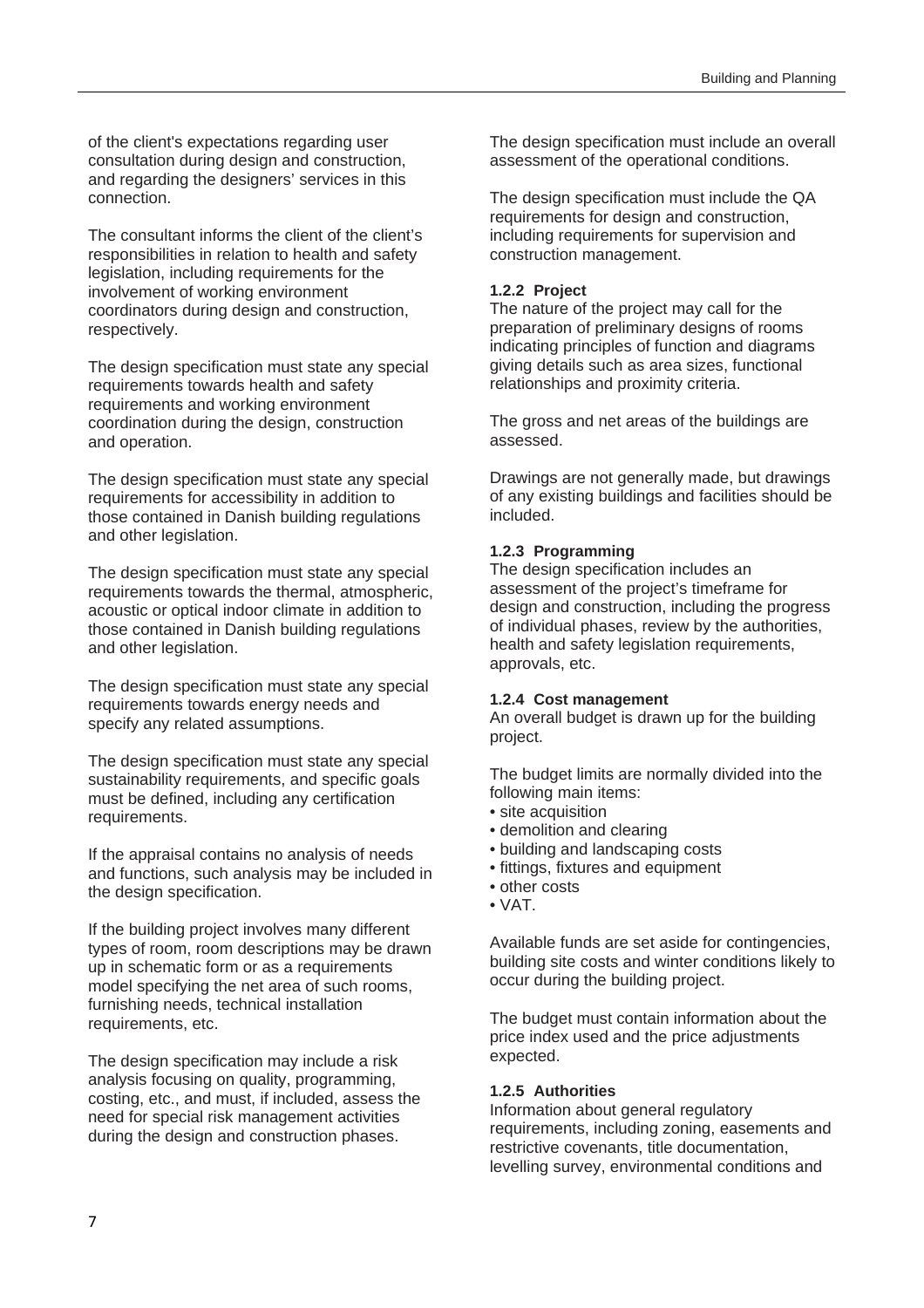public utility connections, as well as particulars of site use, traffic and road conditions and accessibility conditions are obtained in cooperation with the client. These details are included in the design specification.

#### **1.2.6 Quality assurance**

The consultant reviews the design specification and its basis systematically to ensure that requirements for the quality of the buildings (form, function, technology) and for costs and programming are adequately described to form the basis for drawing up a proposal.

#### **1.2.7 Client**

The client assists in initiating functional analyses, assessing the need for premises, preparing budget limits, etc. If required, the client appoints user representatives and defines their responsibilities.

Together with the consultant, the client must ensure that:

- a design specification is prepared before the design process begins
- a description of consultancy services is drawn up
- any requirements for classification, digital communication, digital design, digital tendering or digital delivery of project and operational data are laid down in the form of an ICT services specification
- the quality level of the buildings is determined. taking account of their intended purpose
- programme requirements are consistent with construction and operating finances, and
- sufficient time has been set aside for design, tendering and construction.

The client must decide on the extent to which its tasks in pursuance of health and safety regulations can be assigned to a third party, including the provision of working environment coordination, during design and construction, respectively.

The client approves the design specification as a basis for starting the design process.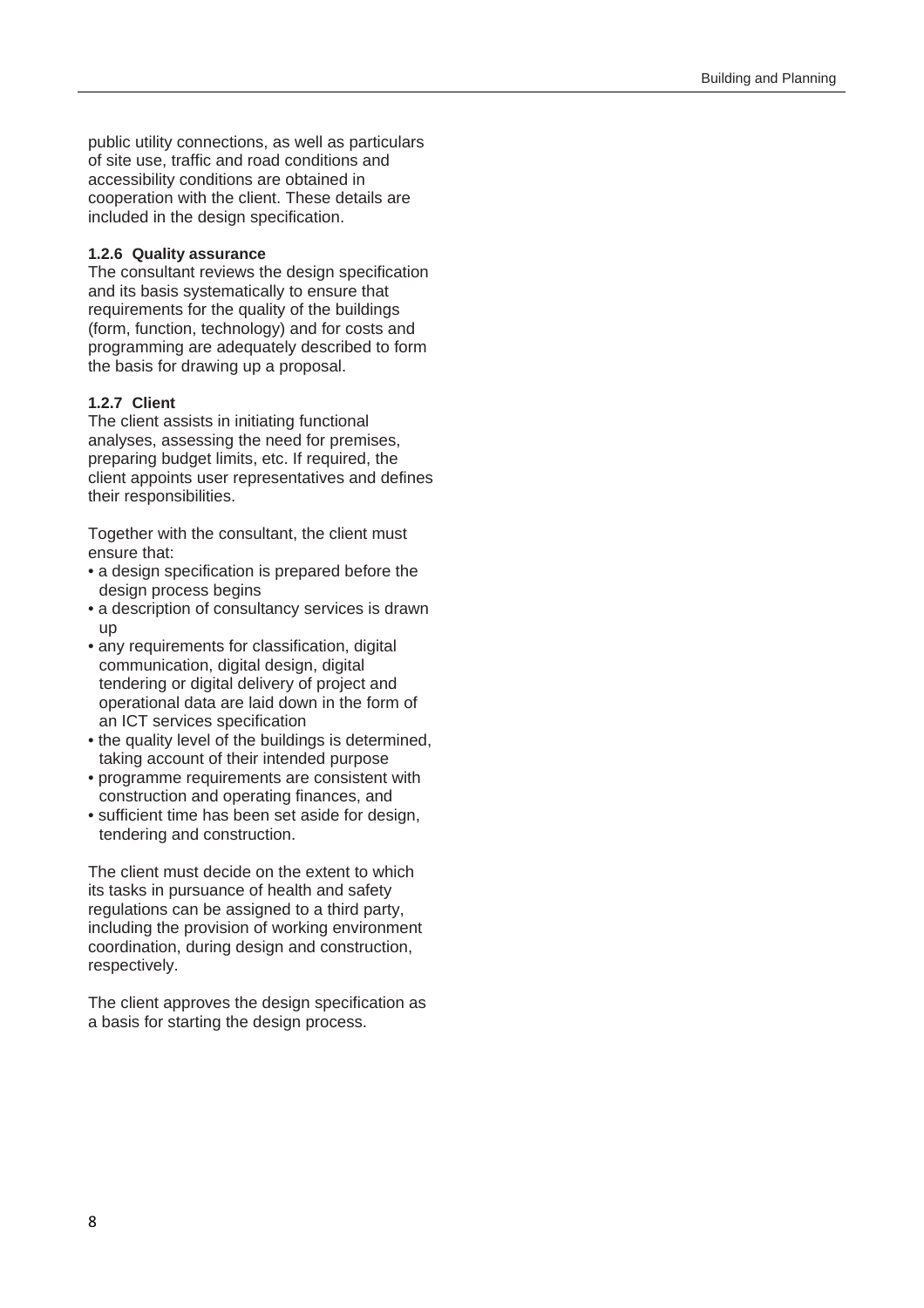#### **2. Design management consultancy**

Design management consultancy comprises the following services: 2.1 Design management

Including:

2.2 ICT management in tasks where digital design has been agreed

ICT management is undertaken as part of the design management process, and the ICT manager reports to the design management.

If one consultant handles the overall task, this consultant will be responsible for the design management.

The client may, as agreed between the parties, be responsible for design management.

#### **2.1 DESIGN MANAGEMENT**

The design manager handles relations between the client and consultants, including any design suppliers and contractors.

#### **2.1.1 Contents**

The design manager is responsible for cooperation between the consultants and ensures coordination of project work performed by the individual consultants, with particular focus on interfaces. This is also the case if design work is performed by suppliers or contractors.

The design manager undertakes the coordination of the building's architecture, landscaping, structures and installations.

The design manager also coordinates in relation to the building's sustainability goals.

The design manager checks that the client has arranged for competence and responsibility to be delegated, has established ways of

communication, and that an approved design specification has been prepared.

The design manager determines the form of contract in concert with the individual consultants and the client; this work includes defining the responsibilities of the consultants on the basis of agreements concluded with the client.

The design manager draws up an organisational chart for design and project follow-up.

The design manager is responsible for ensuring that the client receives adequate information, that the client is provided with a basis on which to make decisions and that any approvals and decisions made by the client are communicated to the consultants.

The design manager arranges for approved drawing and description principles to be used.

The design manager convenes and presides at design meetings and any required meetings with the client during the design phase and also prepares minutes.

The design manager recommends the type of tendering procedure and the allocation of contracts to the client, and coordinates the process of inviting tenders.

The design manager prepares the tender conditions, tender letter and construction contract.

The design manager prepares a description of the building project on the basis of proposals made by the consultants.

The design manager ensures that the building project description, along with the consultants' work descriptions, defines the scopes of work and interfaces between the consultants and the designing suppliers and contractors after contracting, including any joint design work performed by the consultant and the suppliers and contractors.

The design manager coordinates services to be provided by the consultants as stipulated in health and safety legislation.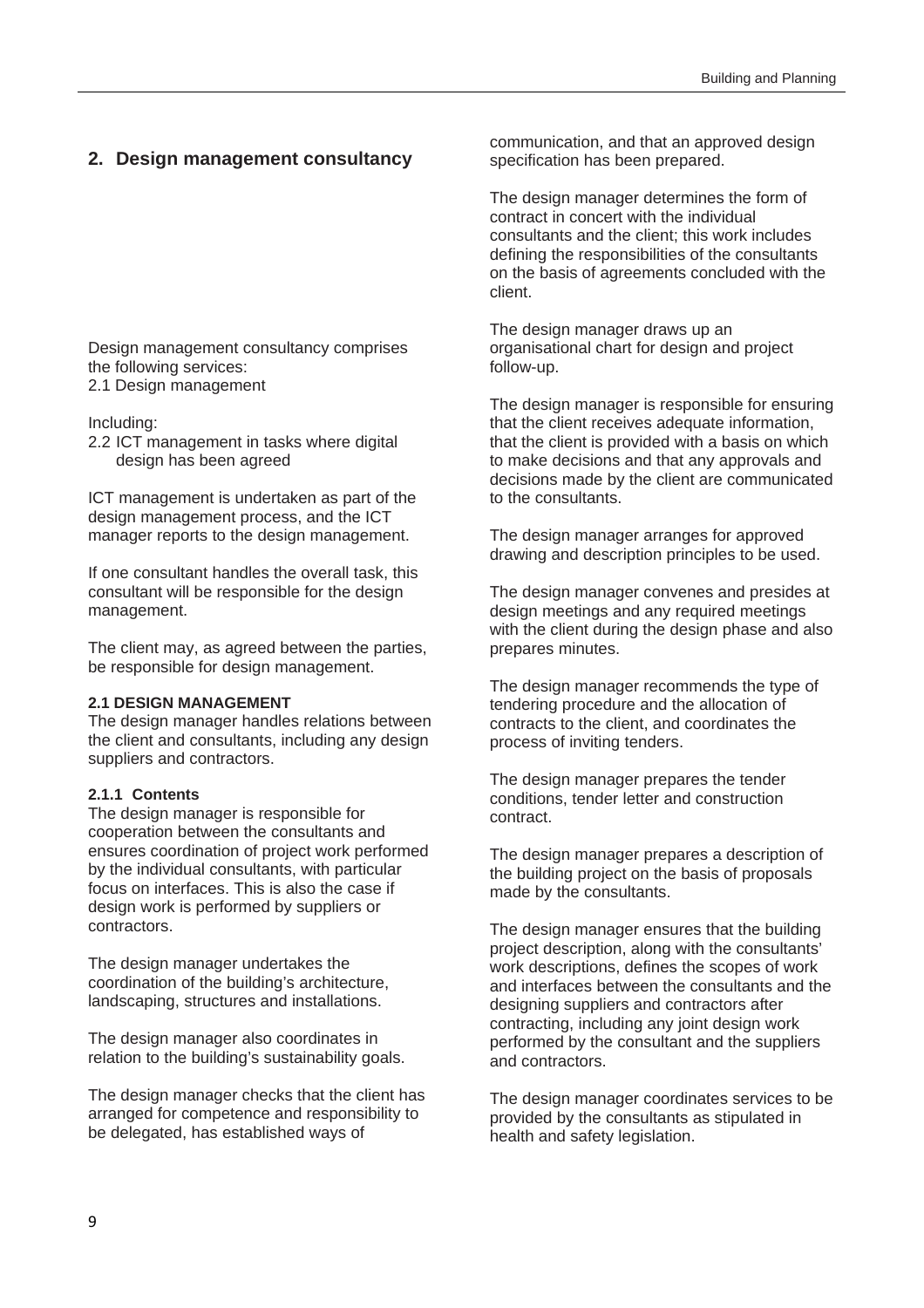The design manager ensures that the working environment coordinator is informed of the design choices, MEP principles, choice of materials, site plan, any particularly hazardous work, machinery needed in the construction phase, the scope of safety measures, etc.

The design manager presents the full tender documents to the client for approval.

The design manager coordinates the process of assessing and recommending the tenders submitted.

The design manager provides consultancy to the client in respect of the scope and nature of construction management and technical supervision.

The design manager coordinates follow-up by the consultants, including in relation to joint design and supplier and contractor design.

#### **2.1.2 Programming**

The design manager draws up a design programme in cooperation with the consultants, is responsible for any revisions, and ensures that the design programme is followed.

The design manager draws up a tender programme in cooperation with the consultants.

#### **2.1.3 Cost management**

The design manager monitors the costs of the project, including obtaining cost estimates from the individual project consultants for the preparation of a budget defined on the basis of budget items established by the client.

This budget is updated at every design stage.

Following receipt of tenders, the design manager updates the budget and prepares an overall recommendation to the client that compares the most recently approved budget with the tender results. This recommendation is drawn up on the basis of contributions from the individual consultants.

#### **2.1.4 Authorities**

The design manager handles any advance dialogue, ensures that the consultants submit applications to the authorities and coordinates other negotiations with miscellaneous authorities for the purpose of obtaining planning permission and other necessary permits, and finally clarifies the conditions of such permission and permits.

The design manager coordinates the collaboration between the consultants with a view to meeting the requirements of the building regulations towards energy needs and indoor climate.

The design manager coordinates the collaboration between the consultants with respect to the establishment and implementation of a fire strategy, with a view to obtaining regulatory approval.

#### **2.1.5 Quality assurance**

If the client has delegated the responsibility for drawing up a QA plan to the design manager, this party will be responsible for drawing up such a plan in cooperation with the other consultants. The quality plan defines the scope of, and programme for, review and control procedures, including review and control by the suppliers and contractors of any supplier or contractor design.

The design manager coordinates interdisciplinary project reviews during the project proposal and main project stages, including in relation to any supplier or contractor design.

The design manager coordinates the compilation of supervision plans by the consultants.

#### **2.1.6 Client**

The client grants the design manager appropriate authorisation, etc.

The client approves the type of tendering procedure and the allocation of contracts.

Unless otherwise agreed, the client undertakes working environment coordination in the design stage and develops the framework for the health and safety plan and log.

The client reviews the draft tender conditions drawn up by the consultants, including the conditions for tendering, construction project description, construction contracts, etc., for compliance with contract law.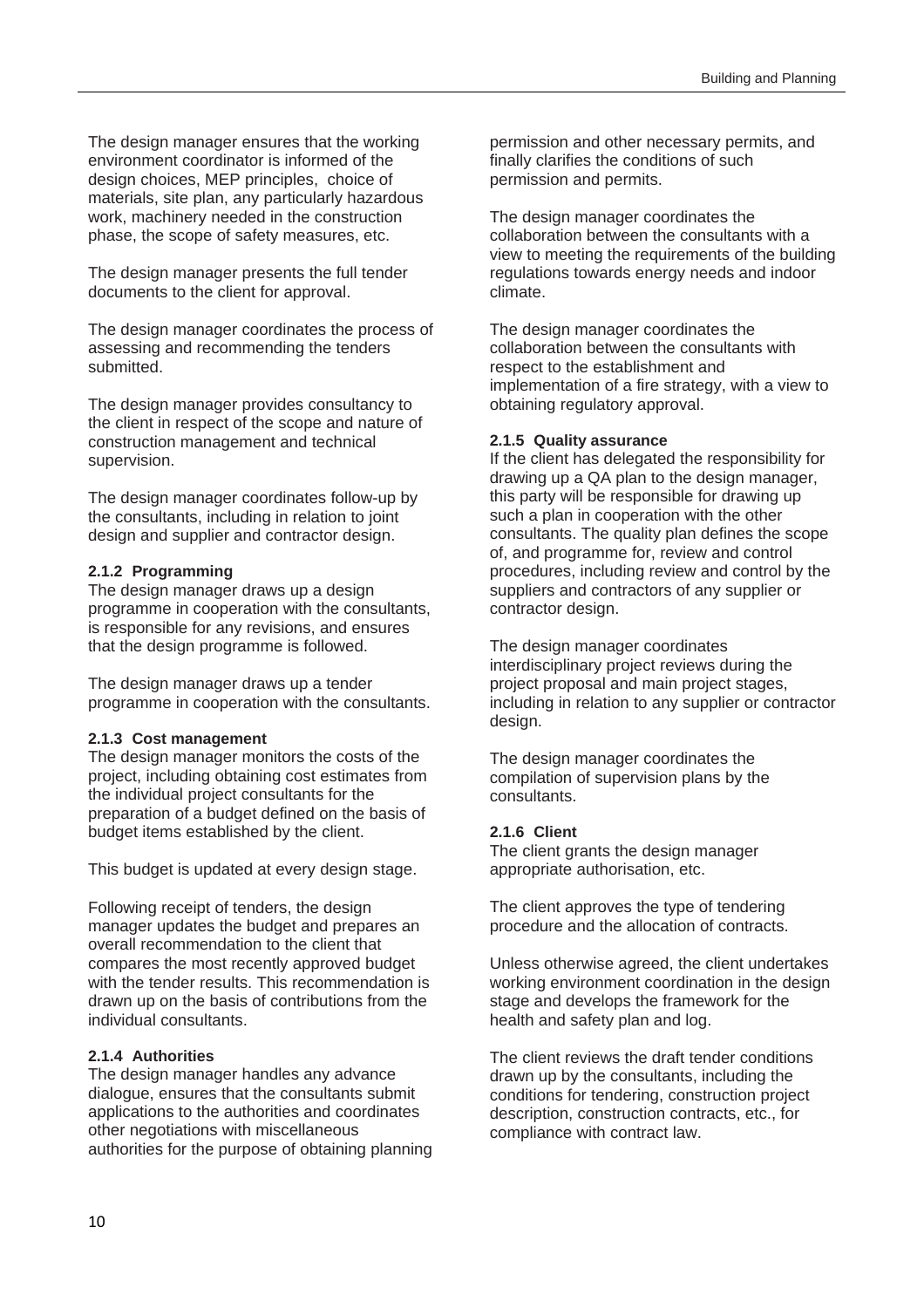The client approves the updated budgets.

The client approves the recommended tenders and enters into construction contracts.

The client prepares and updates the budget and other costs.

The client takes out insurance as needed.

#### **2.2 ICT MANAGEMENT**

In respect of agreed digital design work, the ICT manager is responsible for coordinating any digital cooperation between the consultants, designing suppliers and contractors, the client and authorities.

#### **2.2.1 Contents**

The ICT manager must ensure that ICT specifications have been compiled for the agreed project documentation, covering, as a minimum, the following main areas:

- The purpose and scope of digital building models for each phase and each trade
- Management of digital communication
- Management of data security
- Management of the digital production of building models and drawings
- Management of digital tendering
- Delivery of digital data

The ICT manager participates in design meetings to the extent necessary in order to undertake ICT collaboration, and organises, manages and reports on other necessary meetings on ICT collaboration in the project.

#### **2.2.2 Programming**

The ICT manager participates in drawing up a design programme, including timing of the exchange and provision of digital data.

#### **2.2.3 Quality assurance**

The ICT manager coordinates collision and consistency control in the digital models for the various professional groups.

#### **2.2.4 Client**

The client ensures that other consultants and parties involved in the project are obliged to undertake ICT collaboration to the extent deemed relevant.

The client hands over an accessible digital basis to the consultants in the agreed format and structure.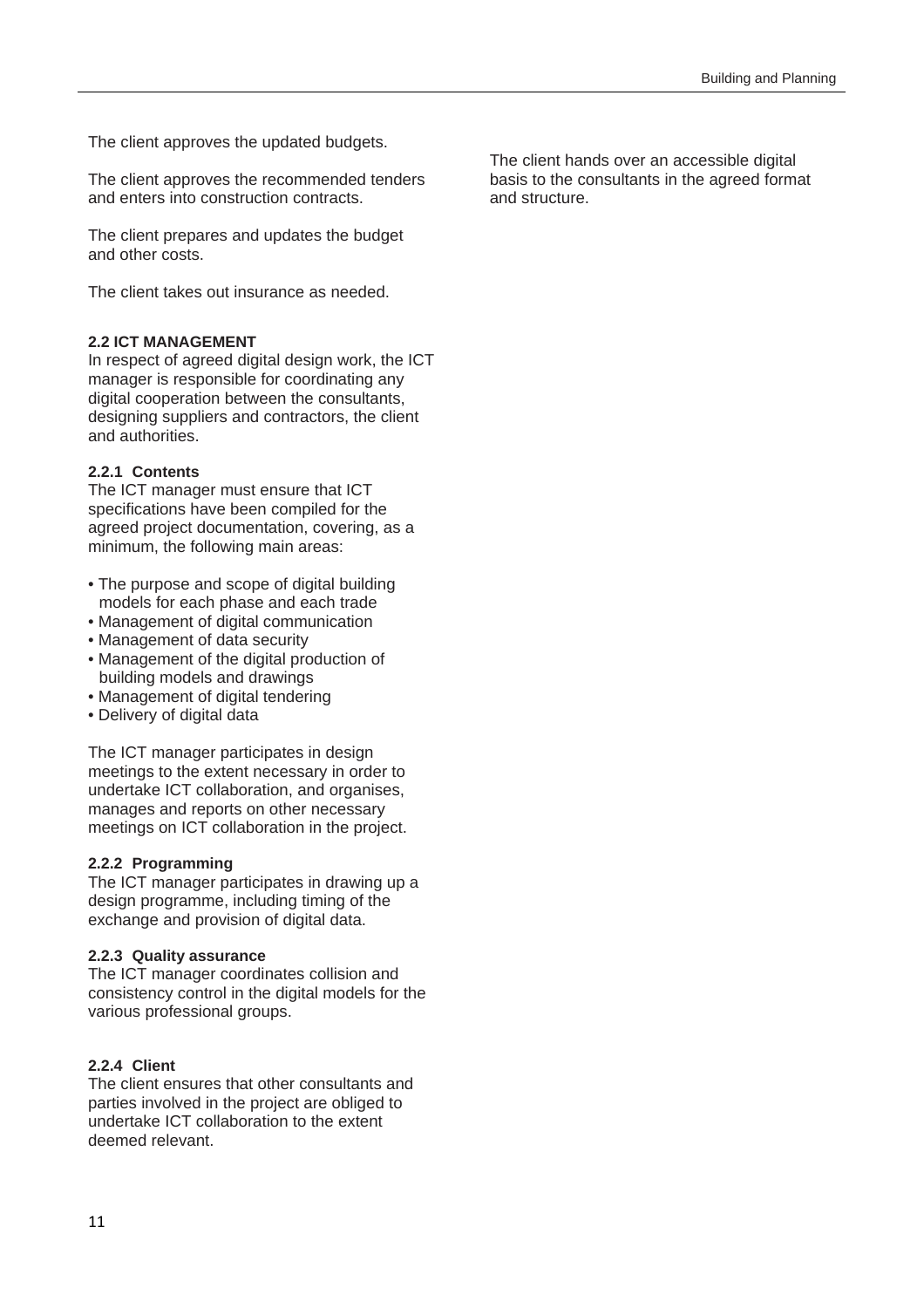#### **3. Design phase consultancy**

Design phase consultancy comprises the following services: 3.1 Outline proposal

- 3.2 Project proposal
- 3.3 Preliminary project (regulatory project)
- 3.4 Main project
- 3.5 Project follow-up

As stipulated in ABR 89, the outline proposal and the project proposal make up the proposal phase and may be implemented on an ongoing basis as one phase.

As stipulated in ABR 89, the preliminary project and the main project make up the design phase and may be implemented on an ongoing basis as one phase.

In the case of buildings subject to the Public Sector Construction Act and associated regulations on the use of ICT in construction, the consultant must comply with the requirements pursuant to sections 8.1, 8.2 and 8.4 - 8.7 in the description of services, as specified in the consultancy agreement and associated ICT specification.

In connection with the conclusion of a consultancy agreement, it is agreed whether and to what extent the project will be put up for tender on the basis of functional requirements.

The services to be provided by the consultant are coordinated with those of the other designers under the management of the design manager, and the consultant participates in design meetings in this connection.

The consultant must provide information on his/her area of responsibility as the basis for this coordination, including in relation to energy needs, indoor climate, fire prevention, etc.

The consultant shall perform his/her obligations as a designer in accordance with health and

safety legislation, and must within his/her own area of expertise contribute to the compilation of a health and safety plan and log.

#### **3.1 OUTLINE PROPOSAL**

The outline proposal is a substantiated proposal for the completion of the project on the basis of an approved design specification.

#### **3.1.1 Contents**

The outline proposal contains a description of the basis of the proposal, including its architectural concept, functions and sustainability, and proposals for the general choice of materials, design and installation principles as well as reflections on operation and maintenance.

#### **3.1.2 Project documentation**

Depending on the nature of the project, e.g. the construction of new buildings or the extension/renovation of existing buildings, the following documents are prepared:

#### Architect:

- a description of the proposal, architectural concept, functions and sustainability, including architectural reflections on design and MEP principles
- proposals for the general choice of materials
- a site plan/layout plan showing the relative location of the buildings (scale: 1:500/ 1:1000)
- plan and elevation drawings (scale: 1:200/1:500)
- a report on floorage and plot ratios.

Landscape architect:

- a description of the proposal, including preliminary studies and analyses undertaken, a description of site area topography, accessibility, climate, plants and trees, soil and designation of utilisation of open spaces, if any
- proposals for the general choice of materials and vegetation
- plan drawings (scale 1:500/1:1000) giving an overall impression of the site.

Engineer – structures:

• a description and sketches of design principles and main systems

Engineer – plumbing, heating and ventilation systems: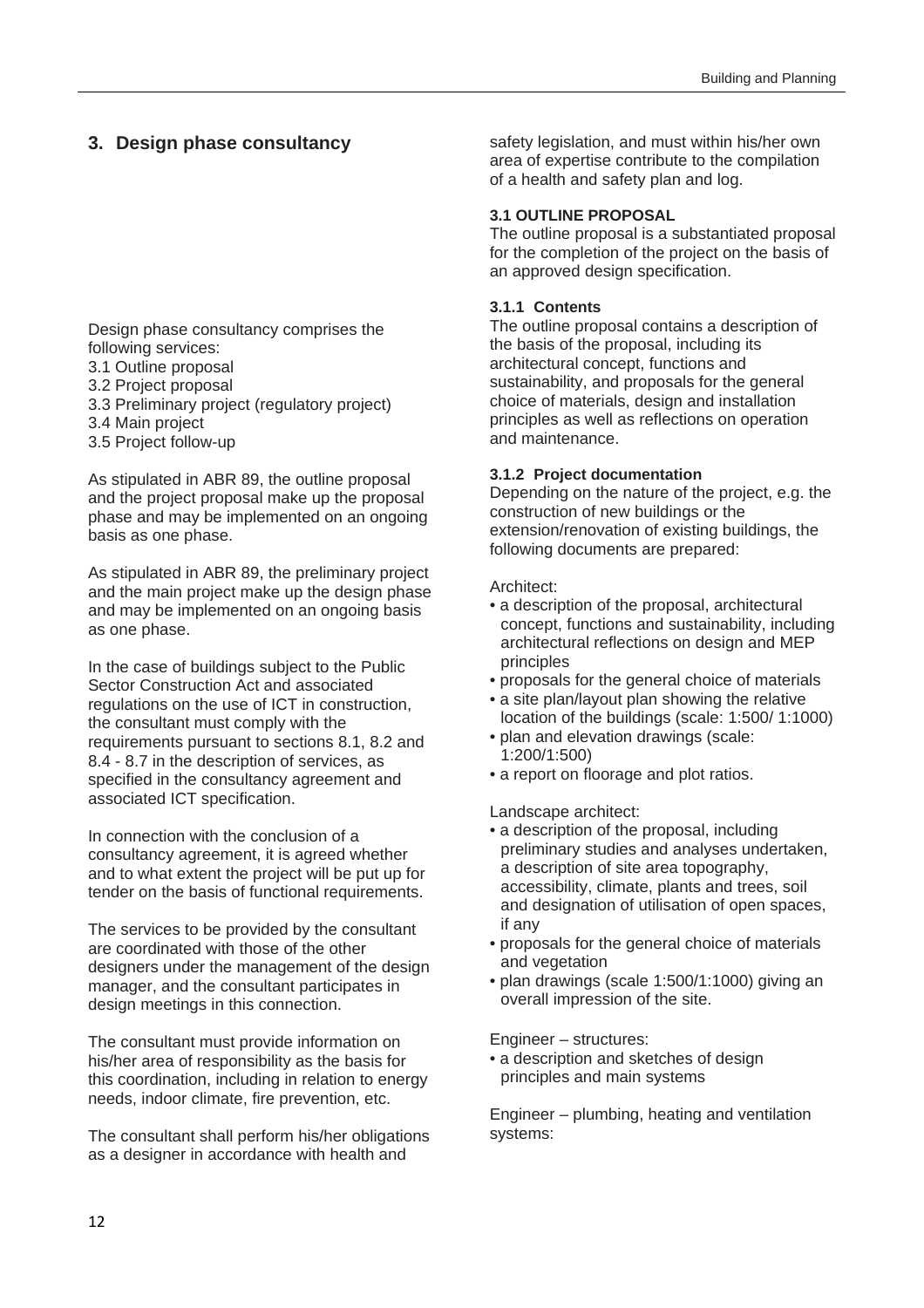• a description and sketches of the extent and design of systems, an assessment of capacities, main supply principles, technical plant rooms and wiring/piping systems.

Engineer – electrical works:

• a description and sketches of the extent and design of systems, an assessment of capacities, main supply principles, technical plant rooms and wiring/piping systems

In digital design, the scope of the digital building models must be determined in an ICT specification, such that coordinated building models and project documentation can be supplied in digital form.

Digital building models may be used to create visualisations of the architectural concept, functions, construction principles and main conduits, etc., corresponding to the project phase.

#### **3.1.3 Programming**

In cooperation with the design manager, the consultant assists in drawing up design, tender and construction programmes.

#### **3.1.4 Cost management**

The consultant provides the design manager with a cost estimate for the works in the consultant's scope.

This estimate will generally include the following main items:

- site acquisition
- demolition and clearing
- public utilities connection fees
- landscaping expenses
- construction costs
- MEP works costs
- fittings, fixtures and equipment
- environmental charges and other public taxes
- administration costs
- contingencies
- VAT.

The estimate must include building site costs and any measures undertaken in respect of winter conditions.

The estimate is generally prepared on the basis of estimated square metre and cubic metre prices. If the buildings consist of several units, such units are assessed separately.

The budget must contain information about pricing assumptions, the price index used and the price adjustments expected.

#### **3.1.5 Authorities**

The consultant compiles a calculated estimate of the building's energy requirements in accordance with Danish building regulations.

In cooperation with the design manager, the consultant establishes the building use category, the overall division into fire sections and assesses any need for active fire safety systems.

In cooperation with the design manager, the consultant submits matters to the relevant authorities and files general applications for exemption, if required.

The consultant participates in any negotiations with the authorities.

#### **3.1.6 Quality assurance**

The consultant undertakes a general review of the solutions included in the outline proposal.

#### **3.1.7 Client**

The client and/or user representatives appointed by this party participate during the process of drawing up the outline proposal in the required meetings on matters such as the detailed layout of rooms, equipment, etc.

The client prepares a budget for his/her other expenses such as special fit-out work, relocation expenses and financing.

The client approves the outline proposal as a basis for drawing up the project proposal.

#### **3.2 PROJECT PROPOSAL**

The project proposal is a revision of the approved outline proposal to such an extent that all decisions pivotal to the project have been made and included in the proposal.

#### **3.2.1 Contents**

The project proposal is the basis upon which the client makes his/her decisions on the aesthetic, functional, technical and financial solution of the project in question, principles of operation and maintenance as well as financing.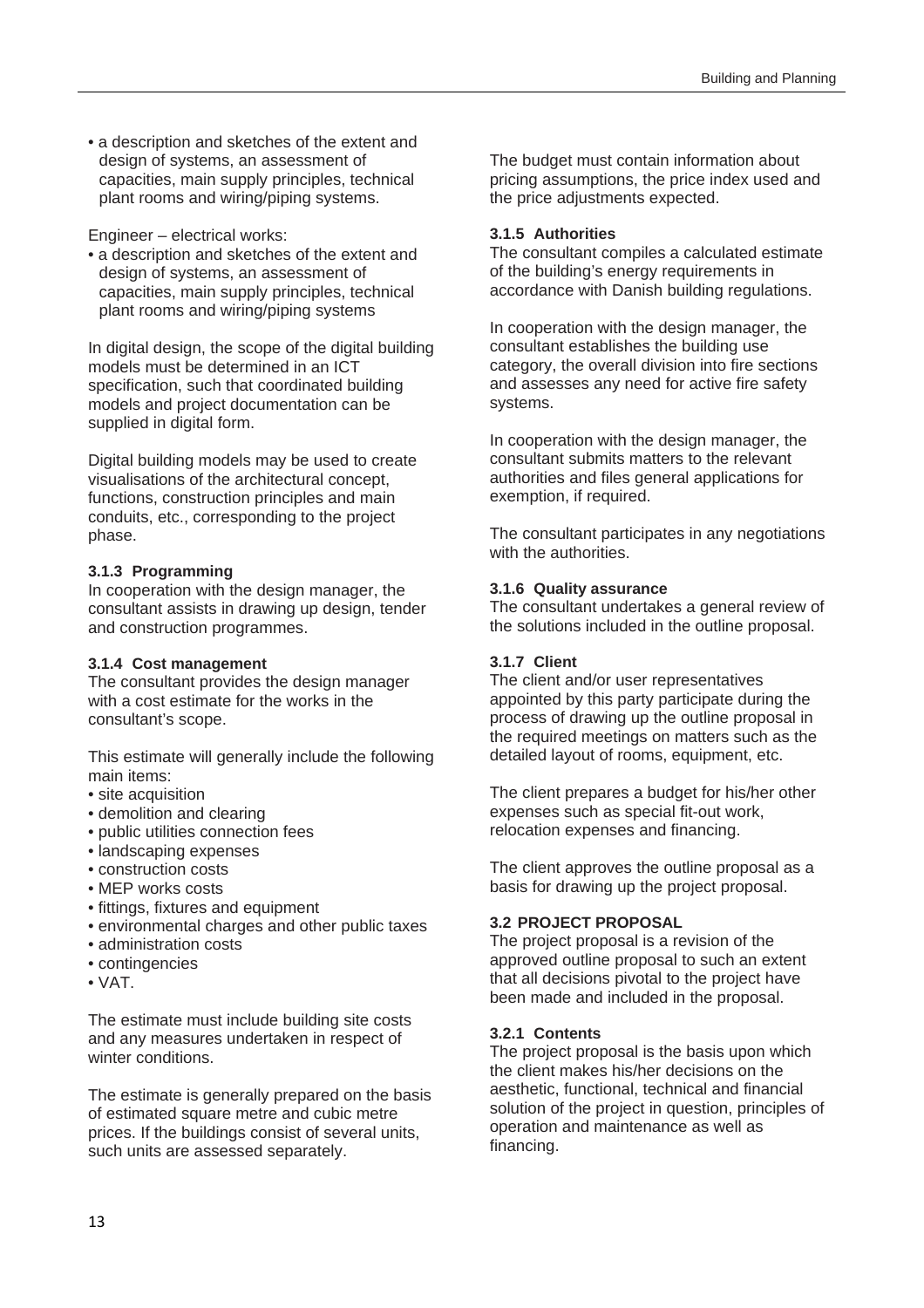All investigations, including registration of existing conditions needed for the further design process, must be completed.

The project proposal must contain a proposal for the type of tendering procedure and the allocation of contracts.

#### **3.2.2 Project documentation**

Depending on the nature of the project, the following documents are prepared:

#### Architect:

- a description, including a description of the overall architectural approach and substantiated choice of structures and materials
- ground plan (scale 1:200/1:500)
- levels, sections and elevations (scale 1:100/1:200) and any detail sections on a larger scale
- basic furniture layout plans
- a report on floorage and a calculation of plot ratios.

Landscape architect:

- a description of the site's main characteristics and data
- a description of important parts and components
- plan drawings (scale 1:200/1:500) as well as sections describing the extent and nature of planned and existing sites seen in relation to buildings
- a description of surfaces, plants and trees, ground structures and equipment, and all main levels and material earthworks must also be specified
- an account of open spaces.

Engineer – structures:

- a description of main design principles, calculations of estimates, a description of the main structural system and governing load scenarios
- any noise and acoustic calculations with a view to complying with Danish building regulations
- structural plans and sections (scale 1:100/1:200) as well as typical components and critical details
- assessment of openings required for building services
- a report on ground works.

Engineer – plumbing, heating and ventilation systems:

- a description of the extent, design and main components of such systems
- layout plans indicating the location of building services (scale 1:100/1:200), schematic sections of building services and the main layout of technical plant rooms, as well as schematic diagrams
- schematic diagrams for wiring/piping systems, including important openings through structures.

Engineer – electrical works:

- a description of the extent, design and main components of electrical systems
- layout plans indicating the location of building services (scale 1:100/1:200), schematic sections of building services and the main layout of technical plant rooms
- schematic diagrams for wiring/piping systems, including important openings through structures.
- a description of lighting systems.

In digital design, the scope of the digital building models must be determined in an ICT specification, such that coordinated building models and project documentation can be supplied in digital form.

Digital building models may be used to communicate and coordinate the project's aesthetic, functional and technical solutions, etc., corresponding to the project phase.

#### **3.2.3 Programming**

In cooperation with the design manager, the consultant assists in updating design, tender and construction programmes.

#### **3.2.4 Cost management**

On the basis of its own responsibilities, the consultant submits a budget to the design manager.

The budget is prepared as a summary budget or as a specialist budget on the basis of the project proposal.

In a standard building project, the budget is divided into the following main items:

- site acquisition
- demolition and clearing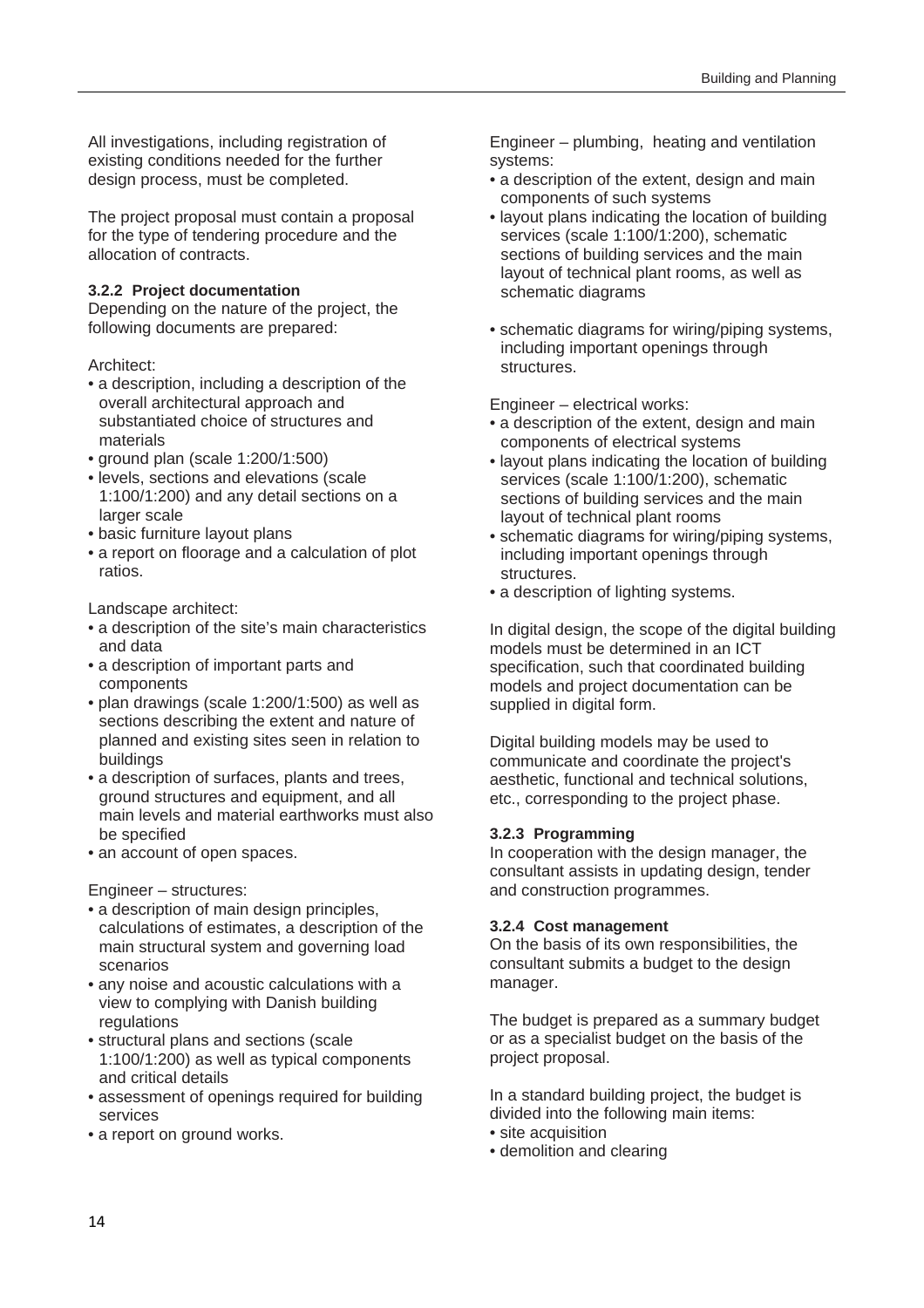- landscaping expenses
- public utilities connection fees
- building basis
- primary building components
- complementary components
- surface finishes
- plumbing,heating and ventilation systems
- electrical installations
- fittings, fixtures and equipment
- artistic decoration
- building site costs and measures taken in respect of weather conditions
- environmental charges and other public taxes
- administration and costs, possibly broken down into consultant fees, including construction management and technical supervision, reproduction, other costs and client administration
- contingencies
- VAT.

This budget is an overall budget to be maintained by the consultant and is the economic basis on which the client makes its decisions.

The budget must contain information on:

- the price index used and agreements on any price adjustments
- the intended type of tendering procedure
- other conditions and any reservations in respect of the budget and its items, such as employment and market conditions, as well as other matters essential to the preparation of the budget.

#### **3.2.5 Authorities**

The consultant provides the design manager with relevant material to obtain the required acceptances or basic approvals from the authorities.

The calculated estimate of energy requirements in accordance with Danish building regulations must be updated, and the fire safety documentation may be further detailed.

The consultant participates in any negotiations with the authorities.

#### **3.2.6 Quality assurance**

The consultant reviews the project proposal, to ensure that:

• the project proposal is consistent with the particulars of the outline proposal

- the requirements contained in the design specification for the general quality (form, function, technology) of the buildings and for construction costs and programming have been met, and
- the project proposal can form the basis for preparing a preliminary project and a main project.

The consultant notifies the client of any special or hazardous findings ascertained in the review.

The consultant participates in interdisciplinary project reviews.

#### **3.2.7 Client**

The client and/or user representatives appointed by this party participate during the process of drawing up the outline proposal in the required meetings on matters such as the detailed layout of rooms, equipment, etc.

The client approves the overall budget and updates its budget for other expenses.

The client approves the project proposal as a basis for the further design process.

#### **3.3 PRELIMINARY PROJECT (REGULATORY PROJECT)**

The preliminary project (regulatory project) is a revision of the approved project proposal to such an extent that it can form the basis for approval by the authorities.

The preliminary project (regulatory project) forms an integral part of the main project.

#### **3.3.1 Contents**

The preliminary project (regulatory project) contains a statement describing the final design of the project in relation to regulatory requirements, including a description of the project's architecture, choice of design, choice of materials and MEP systems.

#### **3.3.2 Project documentation**

The architect prepares, possibly in cooperation with the landscape architect, a statement describing zoning, adjacent buildings as well as access and parking conditions for the project.

The engineer provides acoustic calculations, if required, and prepares documentation for the purpose of meeting the requirements contained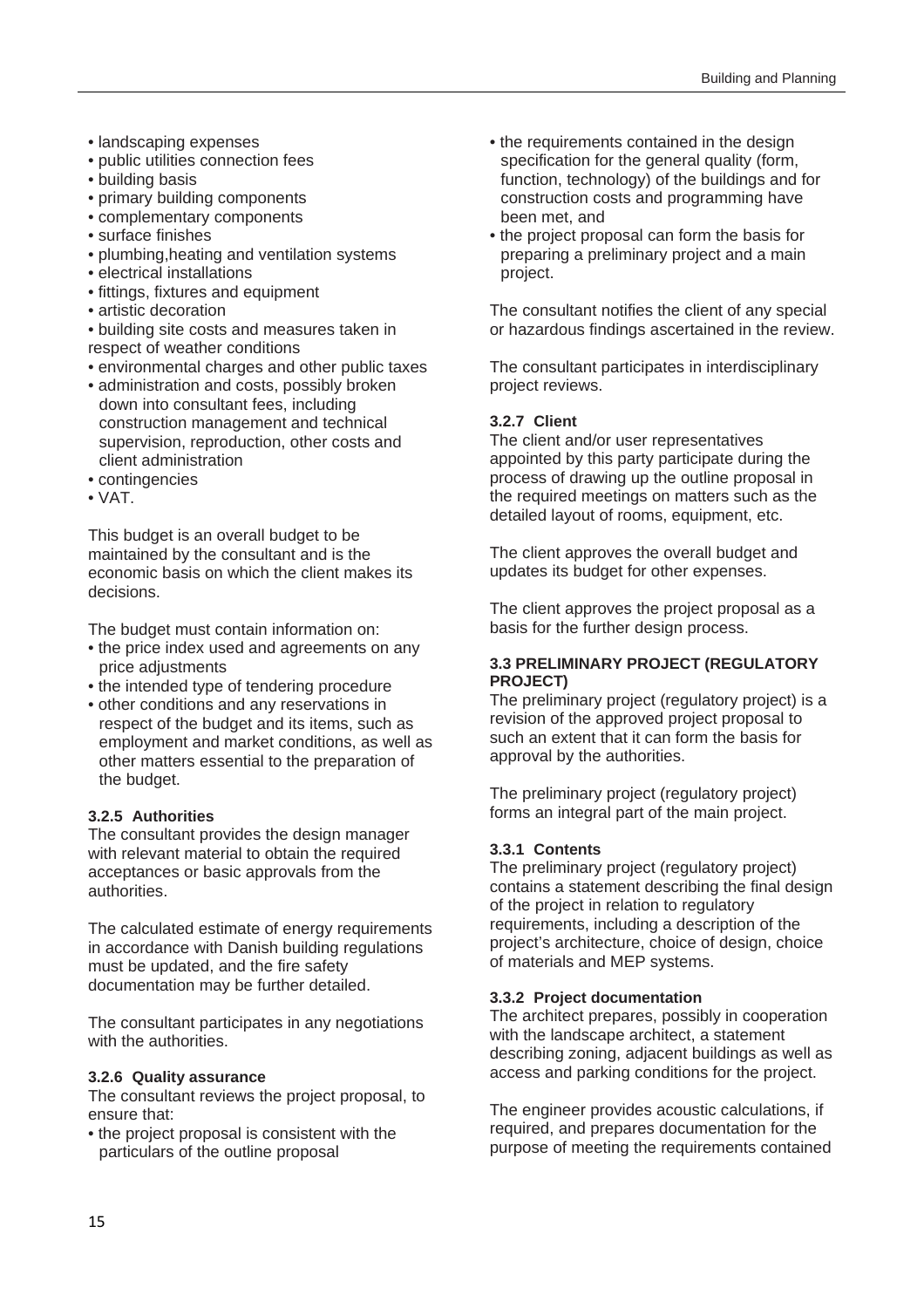in Danish building regulations for energy requirements.

The main drawings must comply with regulatory requirements for documenting legislative matters and describe the design, structures and technical installation principles.

In digital design, the scope of the digital building models must be determined in an ICT specification, such that coordinated building models and project documentation can be supplied in digital form.

Digital building models can form the basis for the communication and coordination of the regulatory project, including site areas, fire safety, etc. in relation to the client and public authorities, corresponding to the project phase.

#### **3.3.3 Programming**

In cooperation with the design manager, the consultant assists in updating design, tender and construction programmes.

#### **3.3.4 Cost management**

In cooperation with the design manager, the consultant assists in updating the overall budget of the project proposal in accordance with the general trend in prices and any agreed project changes.

#### **3.3.5 Authorities**

The fire safety system documentation must be detailed and any calculations and fire plans prepared.

The consultant submits relevant information to the authorities and notifies the design manager accordingly.

The consultant participates in any negotiations with the authorities.

#### **3.3.6 Quality assurance**

The consultant reviews the preliminary project prepared (regulatory project) to ensure that:

- the preliminary project (regulatory project) is consistent with the particulars of the project proposal
- official requirements with respect to the building design, function and construction method have been met
- the preliminary project (regulatory project) can form the basis for preparing the main project and the remainder of the tender conditions.

#### **3.3.7 Client**

The client approves the preliminary project (regulatory project).

The client updates his/her budget for other expenses.

The client approves any applications for exemption in respect of regulatory matters.

#### **3.4 MAIN PROJECT**

The main project describes the project precisely and with such a level of detail that it can form the basis for final clarification of the conditions contained in the planning permission as well as for tendering, contracting and construction.

#### **3.4.1 Contents**

The main project must include a list of documents, a description of the building project, work specifications, drawings, a programme and schedules of rates.

In the tender documents, the consultant specifies the extent of any design work to be performed by the consultant after contracting, possibly in the form of joint design.

The consultant stipulates the requirements towards supplemental supplier and contractor design, and documentation of this.

In digital design, the ICT specification is included as the basis for supplier and contractor design.

In the tender documents, the consultant stipulates the extent of the consultant's review and possible supervision of the supplier and contractor design.

The consultant draws up a tender Quality Control plan.

The main project must list the requirements towards the operation and maintenance instructions, etc., to be handed over by the contractors.

In cooperation with the design manager, the consultant assists in drawing up a draft of the Project Description.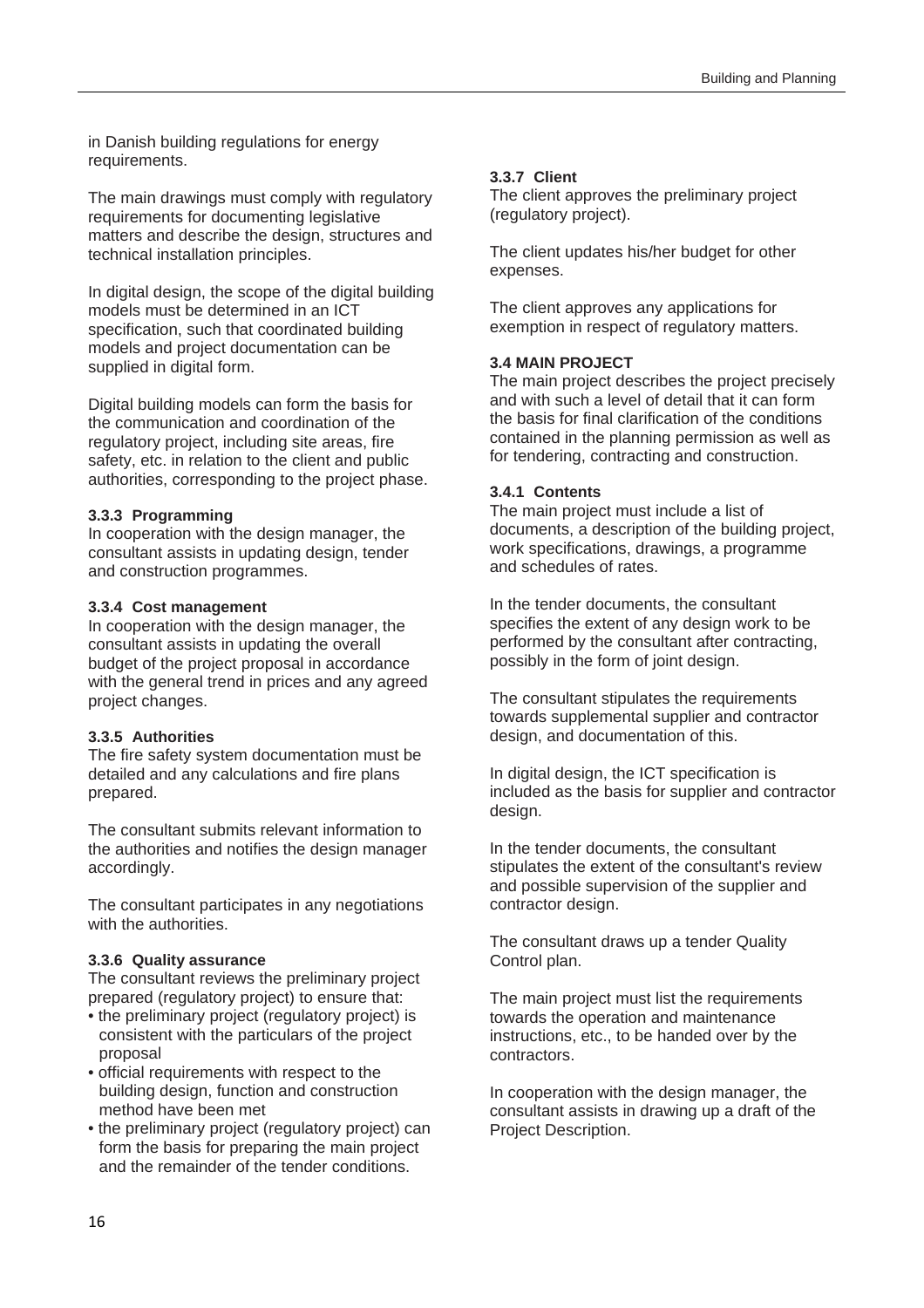In cooperation with the other consultants involved in the project, the lead consultant assists in handling the process of inviting tenders, assessing tenders submitted, handling technical and financial clarification as well as making recommendations for tenders submitted.

#### **3.4.2 Project documentation**

Depending on the nature of the project, the following documents are prepared as a basis for inviting tenders:

#### Architect:

- work specifications and schedules of rates
- drawings comprising general drawings, layout drawings, building component drawings and detailed drawings
- updates of floorage and plot ratio calculations.

#### Landscape architect:

- work specifications and schedules of rates
- drawings comprising general drawings, layout drawings and detailed drawings
- updates of open space calculations in relation to approval by the authorities.

#### Engineer – structures:

- work specifications and schedules of rates
- drawings comprising general drawings, layout drawings, building component drawings and detailed drawings
- reviews of other consultants' load requirements that affect structural capacities
- updates of acoustic calculations, if any, as stipulated in the requirements of the Danish building regulations
- static calculations.

Engineer – plumbing, heating and ventilation systems:

- work specifications and schedules of rates
- drawings comprising general drawings, layout drawings, building component drawings, diagrams and detailed drawings
- a report on openings through structures and their setting out
- updating of documentation for compliance with the requirements of the Danish building regulations with respect to energy requirements.

Engineer – electrical installations:

• work specifications and schedules of rates

- drawings comprising general drawings, layout drawings, building component drawings, diagrams and detailed drawings
- drawings of electrical distribution panels, including power circuits
- a report on openings through structures and their setting out

In digital design, the scope of the digital building models must be determined in an ICT specification, such that coordinated building models and project documentation can be supplied in digital form.

Digital building models can form the basis for the communication and coordination of the main project, including architectural, structural and MEP solutions, etc., in relation to the client and the bidding suppliers and contractors, corresponding to the project phase.

#### **3.4.3 Programming**

In cooperation with the design manager, the consultant assists in preparing the tender document programme for the completion of the project, including a statement of the start and end dates of the individual contracts, as well as any milestones which bear penalties in the event of delay.

#### **3.4.4 Cost management**

The overall budget of the project proposal is updated in accordance with the underlying trend in market prices and any agreed project changes. The budget is submitted to the design manager.

The budget is sub-divided based on the division of contracts.

Following receipt of tenders, the consultant assists the design manager in updating the overall budget.

If the total updated budget – after the receipt of tenders – appears to exceed the agreed variances in relation to the approved budget, the client may require that the project be revised in cooperation with the consultant on the basis of detailed terms and conditions to be agreed upon.

If the overrun of the approved budget is the result of:

• an agreed price adjustment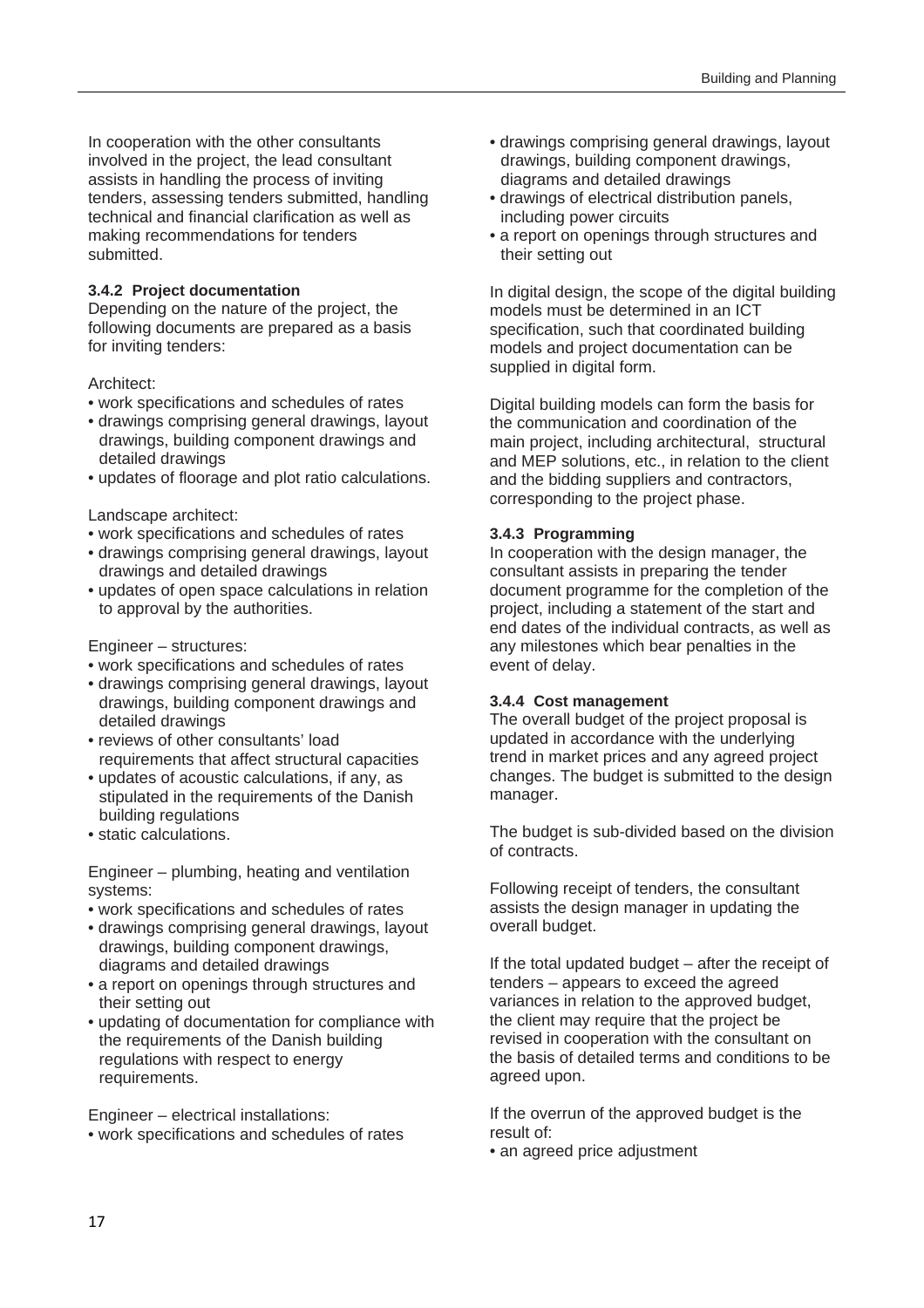- changes in the project as agreed with the client
- changes in the specified budget assumptions
- conditions of which the consultant was not or could not have been aware at the time when the budget was updated,
- then a project revision is made, if required, with full payment to the consultant.

If an agreement to redesign the project involves the assistance of another consultant and so results in redesign expenses on the part of that consultant, the client will be under an obligation to pay such expenses directly to the consultant in question, possibly with recourse against the consultant being responsible for the budget overrun.

If the design work is performed on a cost reimbursement basis, the relevant agreement must specify the payment of costs incurred in connection with any such redesign work.

#### **3.4.5 Authorities**

The consultant updates the fire safety documentation.

The consultant submits any supplementary material to the authorities and notifies the design manager accordingly.

The consultant participates in any negotiations with the authorities.

#### **3.4.6 Quality assurance**

The consultant performs internal reviews and checks by systematically going over the main project and the tender documents for the purpose of ensuring that:

- the main project is consistent with the particulars of the project proposal, and
- the individual items of the project material are consistent with one another.

The consultant participates in interdisciplinary project reviews.

The consultant draws up a supervision plan.

#### **3.4.7 Client**

On the basis of the consultant's recommendation, the client approves the main project as a basis for inviting tenders.

The client reviews the draft tender documents, construction contracts, etc., drawn up by the consultant for compliance with contract law.

If required, the client participates in a revision of the project as stipulated in 3.4.4 above.

The client takes out insurance as needed.

#### **3.5 PROJECT FOLLOW-UP**

These services are design services related to project work performed by the consultant.

The purpose of project follow-up is to help ensure that work performed, including any additional design performed by suppliers and contractors, is consistent with the intentions of the project.

For information about performance control, see 4.2, Technical Supervision.

#### **3.5.1 Contents**

The services are provided during the construction phase and comprise services in continuation of the preceding design phases in the form of required project clarifications.

The services cover additional design as described in the consultant's tender conditions, to the extent that design can most appropriately take place - after entering into the contract based on the suppliers' and contractor's design or choice of materials, possibly in the form of joint design.

The consultant reviews any additional project documentation prepared by suppliers and contractors to ensure that the project is consistent with the requirements and intentions of the tender documents, including interfaces with other contracts.

The consultant holds project review meetings with suppliers and contractors to the extent agreed upon, and prepares minutes from such meetings.

The consultant participates in project review meetings with suppliers and contractors to the extent agreed upon.

At project follow-up, efforts must be made to ensure that relevant project documentation is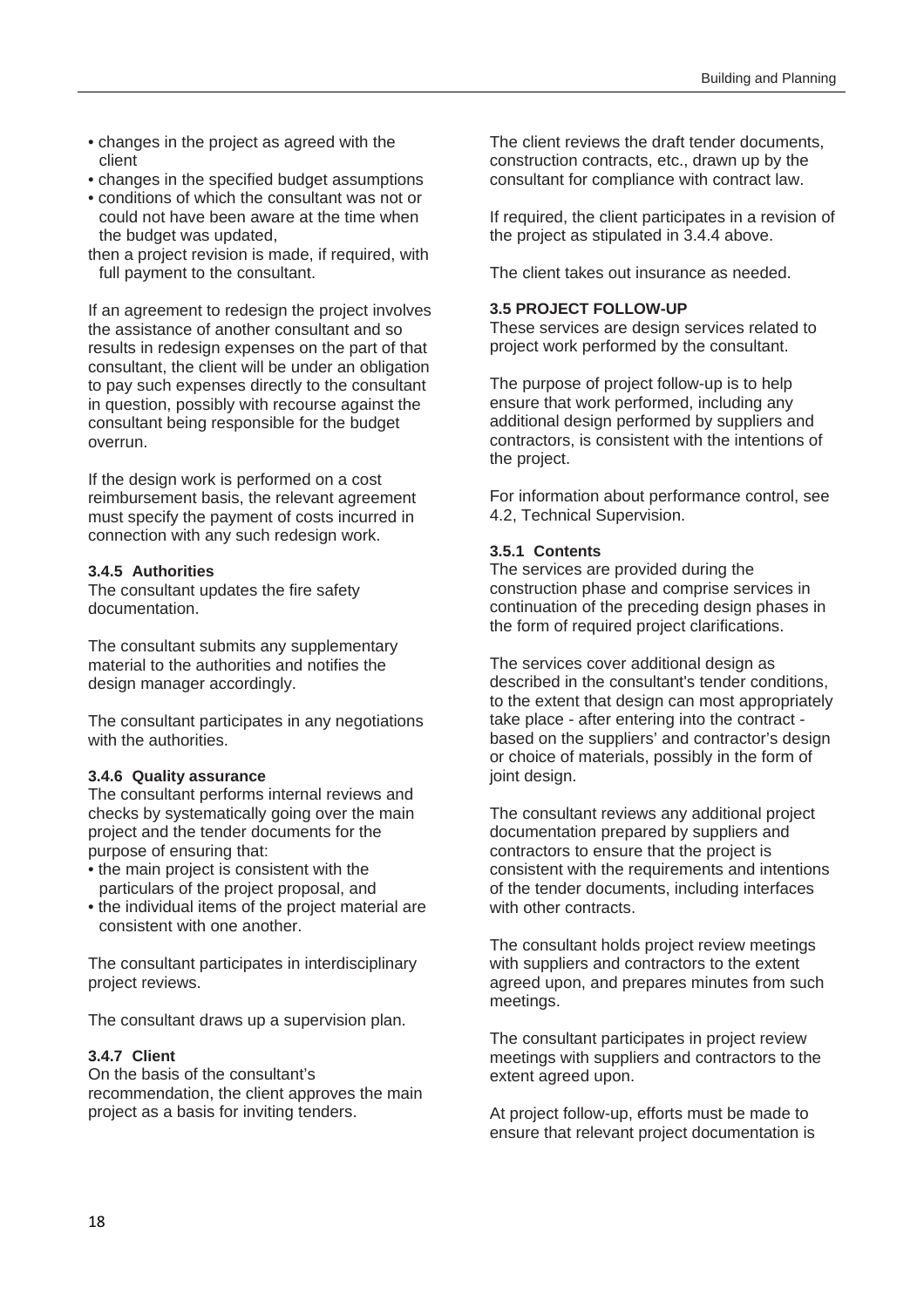handed over to the construction manager and the site supervisor.

The consultant furthermore assists the site supervisor in approving and assessing working drawings, working calculations, material samples, colours, structures and building services within its technical field.

#### **3.5.2 Project documentation**

The consultant collects updated project documents, including any digital building models, produced by suppliers and contractors in accordance with the consultant's requirements contained within the contractswith the individual suppliers and contractors.

The consultant updates its project on the basis of the consultant's project clarifications and any additional design performed by the consultant. The update is performed to an extent that permits regulatory approval and an occupancy permit within the consultant's area of responsibility.

In digital design, the scope of the digital building models must be determined in an ICT specification, such that coordinated building models and project documentation can be supplied in digital form.

Digital building models may be utilised to produce visualisations for suppliers and contractors during the building project, corresponding to the project phase.

#### **3.5.3 Programming**

The site supervisor is assisted in assessing the consequences of any project specifications and any additional design in terms of time.

#### **3.5.4 Cost management**

The site supervisor is assisted in inviting tenders and assessing tenders in connection with project specifications and any additional design.

#### **3.5.5 Authorities**

The consultant provides the design manager with the updated regulatory project (see 3.5.2).

#### **3.5.6 Quality assurance**

The consultant regularly reviews and checks his/her own project specifications and own additional design for the purpose of ensuring that the project continues to be consistent with the particulars of the main project.

#### **3.5.7 Client**

On the basis of the consultant's recommendation, the client approves any additional design performed by the consultants or by suppliers and contractors as the basis for construction.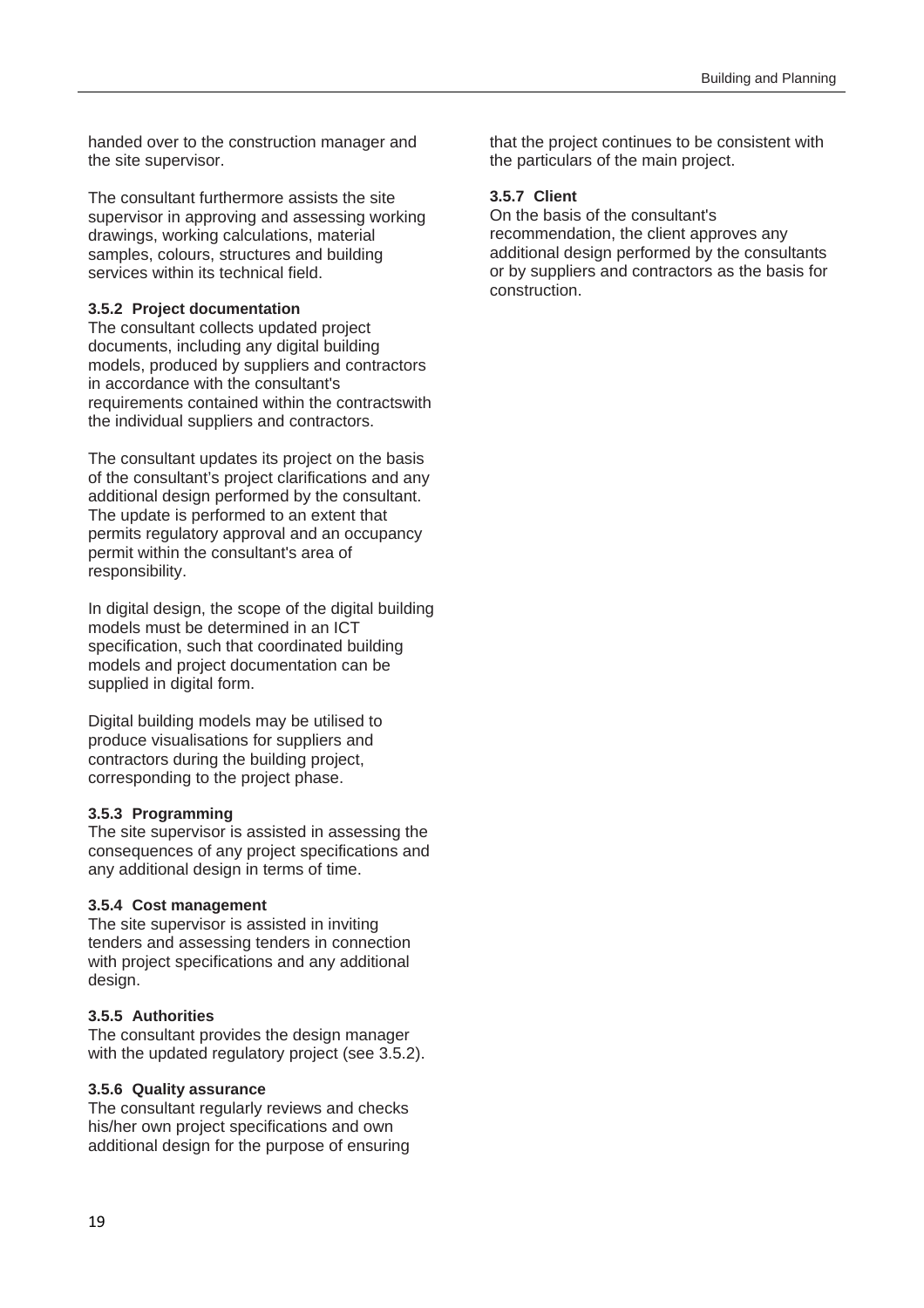#### **4. Construction phase consultancy**

Construction phase consultancy comprises the following services:

- 4.1 Construction management
- 4.2 Technical supervision

In the case of buildings subject to the Public Sector Construction Act and associated regulations on the use of ICT in construction, the consultant must comply with the requirements pursuant to sections 8.1, 8.2 and 8.4 - 8.7 in the description of services, as specified in the consultancy agreement and associated ICT specification.

#### **4.1 CONSTRUCTION MANAGEMENT**

A construction manager is appointed before the building process commences. The construction manager monitors the overall progress of the building project in terms of programming, quality and costs and manages relevant documentation. The construction manager is also responsible for coordinating general building site activities.

The scope of construction management is defined in an agreement between the client and the construction manager.

The construction manager draws up a construction management plan.

#### **4.1.1 Contents**

The construction manager represents the client in matters involving the contractors in respect of organisation and performance of work and has powers and obligations as stipulated in article 17 of AB 92 ("General Conditions for the Provision of Works and Supplies within Building and Engineering").

The construction manager assists the design manager in drawing up a building site plan.

The construction manager assists the working environment coordinator in the preparation and updating of the health and safety plan.

The construction manager ensures that working environment coordination takes place during construction.

The construction manager is responsible for drawing up administrative rules on the overall site supervisory function and monitors compliance with such rules.

The construction manager coordinates overall technical supervision.

The construction manager convenes and presides at building meetings and prepares minutes from such meetings.

The construction manager presents problems encountered and any proposals for project changes during the construction phase to the design manager with whom he/she agrees how to address such problems or changes.

The construction manager reports to the client on the progress of the construction project in terms of programming and costs and makes arrangements for the client's approval of payment and/or change requests during the project.

The construction manager coordinates activities to obtain operation and maintenance instructions drawn up by suppliers and contractors and hands over such documentation to the client.

The construction manager organises and manages the handing-over meeting with the assistance of the site supervisor.

The construction manager organises and manages the 1-year inspection with the assistance of the site supervisor and assesses whether performance bonds can be reduced.

#### **4.1.2 Programming**

The construction manager assists the design manager in drawing up a tender programme.

The construction manager monitors the overall progress of the building project in terms of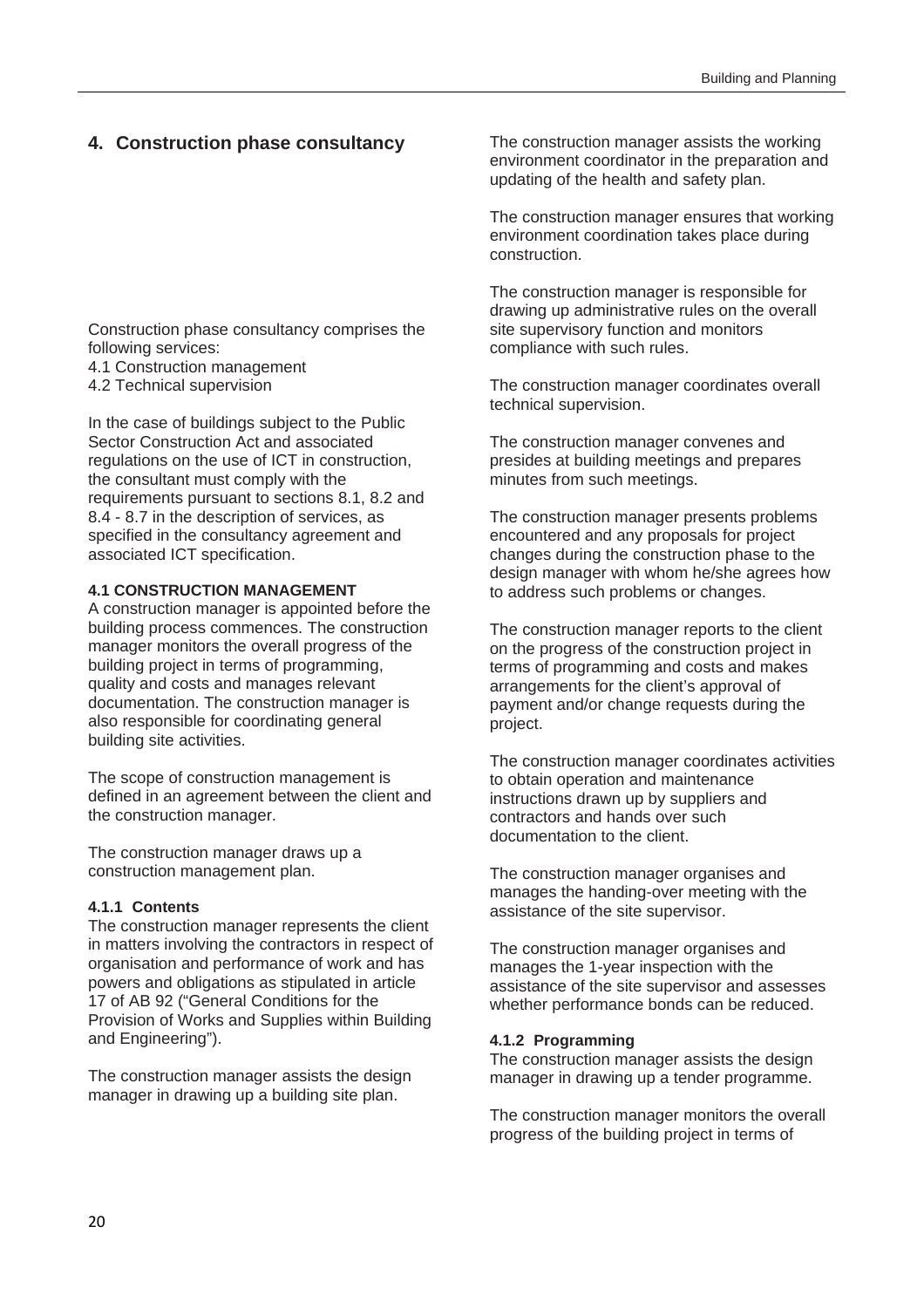programming and manages relevant documentation.

The construction manager draws up and updates programmes in cooperation with the site supervisor and the contractors on the basis of the tender programme.

The construction manager registers the progress of work on the basis of information provided by the site supervisor and records weather conditions and any delays due to bad weather.

The construction manager reports to the client and the designers' consultants on the progress of the building project in terms of programming and arranges, in cooperation with the site supervisor, for the consequences in terms of time resulting from changes made during the course of the building project to be agreed with the parties involved.

#### **4.1.3 Cost management**

The construction manager obtains performance bonds from the contractors.

During the construction phase, the construction manager monitors the overall progress of the building project in terms of costs and manages relevant documentation.

The construction manager keeps building accounts, approves on-account bills and invoices and draws up the final building accounts.

In cooperation with the site supervisor, the construction manager considers claims made by the contractors.

The construction manager reports to the client and the design team on the progress of the building project in terms of costs and, in cooperation with the site supervisor, arranges for additional payments made during the course of the building project to be approved by the client.

#### **4.1.4 Authorities**

The construction manager handles relations with authorities in respect of building site functions.

The construction manager is responsible for submitting statements of completion and for obtaining an occupancy permit.

#### **4.1.5 Quality assurance**

The construction manager checks that the client has delegated competence and responsibility liability, and has established ways of communication.

The construction manager makes plans and ensures that a QA plan is available from the contractors and that project review meetings are held.

#### **4.1.6 Client**

Before construction phase consultancy is provided, an organisational chart must be drawn up, listing the competences and responsibilities of the person or persons duly authorised.

The client manages project review meetings, but may delegate such responsibility to the construction manager.

The client assesses and approves any alterations in writing or authorises the construction manager to perform such tasks.

The client pays payment requests presented by the construction manager.

Unless otherwise agreed, the client undertakes working environment coordination during the construction phase.

The client transfers the log to the operations manager.

The client appoints an independent energy consultant to prepare an energy certification report and submits it to the building authorities before statement of completion.

The client participates in the handing-over meeting and signs the handing-over documents.

The client convenes the 1-year inspection process.

#### **4.2 SITE SUPERVISION**

The site supervisor is responsible for quantitative and qualitative control procedures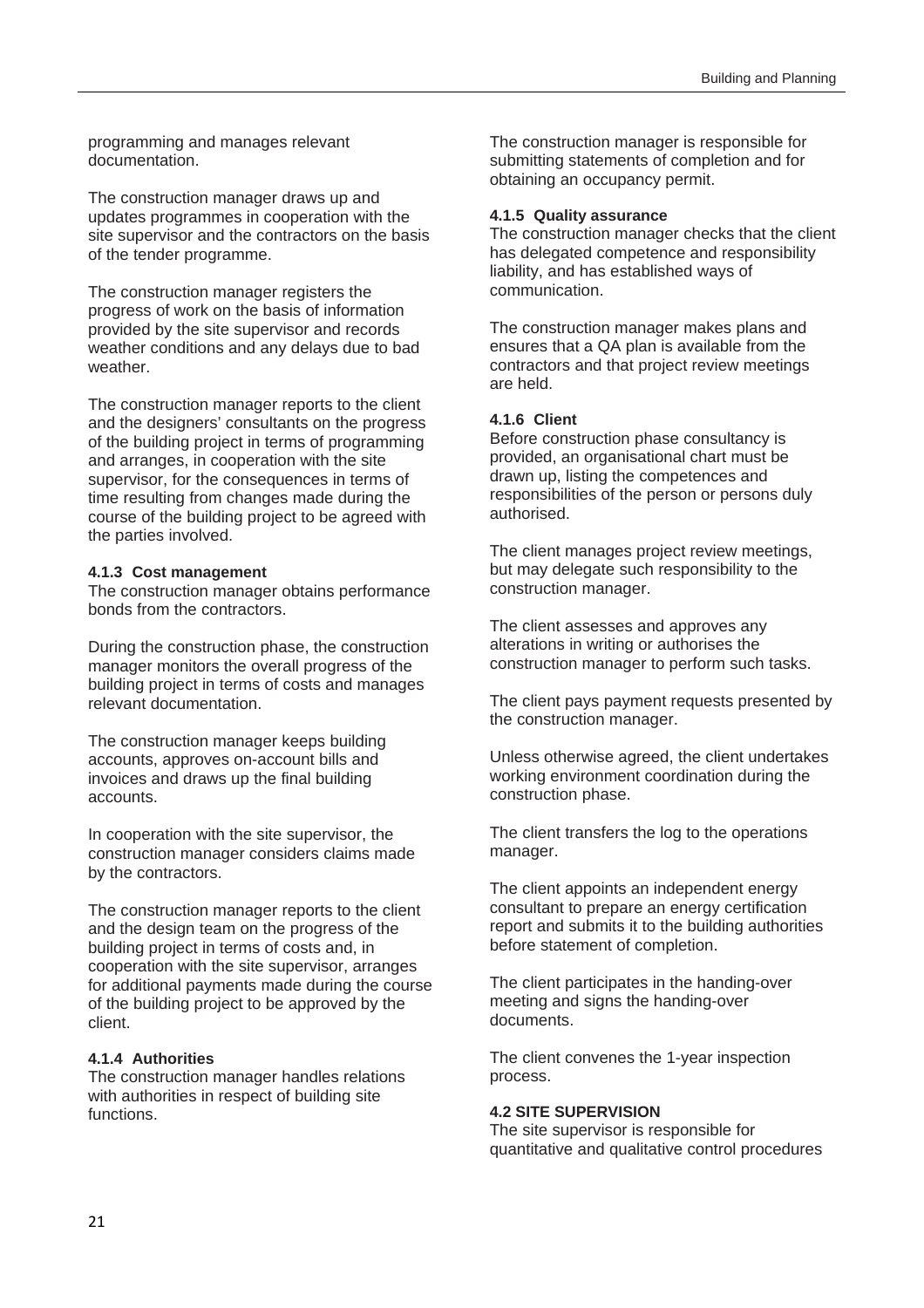in the form of inspections performed on a spot check basis. The scope of such procedures is laid down in an agreement between the client and the consultant.

The site supervisor draws up a plan for technical supervision.

#### **4.2.1 Contents**

On the basis of the site supervision plan, the site supervisor performs on-site checks to ensure that work is performed in accordance with the project and as stipulated in the construction contracts.

The site supervisor requests any necessary project specifications from the party responsible for project follow-up and notifies the construction manager of any consequences in terms of programming and costs.

The site supervisor ensures that revised drawings and any digital building models are handed over to the contractors.

The site supervisor provides the construction manager with information needed to perform his/her coordinating and administrative functions.

The site supervisor participates in building meetings to the extent agreed upon.

The site supervisor draws up defects lists for the hand-over meeting and checks that defects are remedied.

Operation and maintenance instructions, etc., listed as required in the contract documents are obtained from the contractors and handed over to the construction manager.

The site supervisor draws up punch lists for the 1-year inspection and checks that defects are remedied.

#### **4.2.2 Documentation**

The site supervisor prepares supervision notes and reports on building site staffing and equipment, work performed, etc., in respect of own contracts.

#### **4.2.3 Programming**

The site supervisor assists the construction manager in drawing up and updating construction programmes.

The site supervisor prepares progress reports.

#### **4.2.4 Cost management**

The site supervisor reviews invoices issued, including the final accounts.

The site supervisor assists in managing the budget in connection with any changes in the scope of contracts, measures taken in respect of winter conditions, additional foundation work, etc.

The site supervisor verifies works provided on a quantities basis.

#### **4.2.5 Authorities**

The site supervisor performs spot checks to verify that the contractors have arranged for the required inspections by the authorities to be made and that the conditions stipulated by the authorities for the performance of the work are met. The site supervisor also provides the construction manager with information for the completion notice to be submitted to the authorities.

#### **4.2.6 Quality assurance**

The site supervisor checks that the quality inspection plans of the contractors comply with the requirements of the contract documents.

The site supervisor participates in project review meetings.

The site supervisor performs checks as specified in the supervision plan.

#### **4.2.7 Client**

The client approves material samples and construction tests as stipulated in the contract.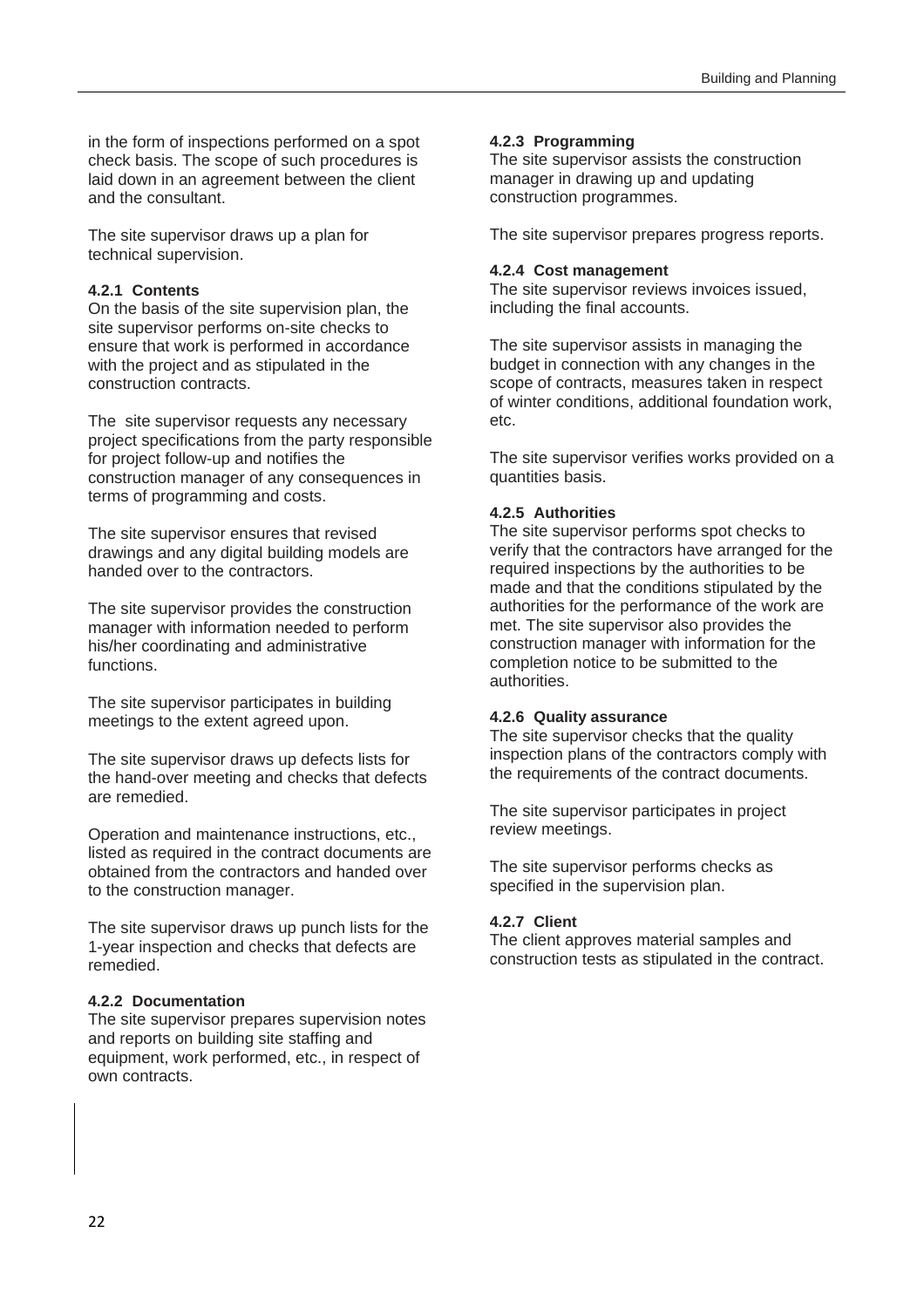#### **5. Operational phase consultancy**

The consultant may assist in performing tasks related to occupancy and property operation (buildings and facilities).

The operation and maintenance plan may also cover the concept of a "care plan" for landscape architect services.

The services to be provided by the consultant and the scope of such services may be agreed separately for each service to be provided:

- 5.1 Preparation of an operation and maintenance plan
- 5.2 Implementation of the operation and maintenance plan
- 5.3 Assistance with property operation

#### **5.1 PREPARATION OF AN OPERATION AND MAINTENANCE PLAN**

The operation and maintenance plan is drawn up for the purpose of optimising and systematising the operation of buildings and building components.

The operation and maintenance plan describes operational activities and inspection routines required to make the property operate adequately when it has been handed over to the client, including activities to be performed for the client to keep 1-year and 5-year guarantees valid.

The operation and maintenance plan must contain relevant information about the operation and maintenance of the property in question.

Unless otherwise agreed, the operation and maintenance plan must include sections on:

- required operational and maintenance activities, including operational and maintenance routines
- completion dates for maintenance work on conditions specifying the required state of maintenance for the buildings and listing

estimated dates for the replacement of building components and installations

- the financial resources required to comply with the plan
- Occupational health and safety

For landscape architect work, a "care plan" may be prepared for the purpose of describing routine work to be performed throughout the year as well as the expected development of facility vegetation over a number of years and fixing any special work to be performed in this respect. The care plan specifies the level of quality and maintenance activities for various landscape facilities and individual components, if need be.

The operation of the property shall document that the care plan has been implemented systematically.

The scope and system of documentation must be determined in accordance with the client's needs.

#### **5.2 IMPLEMENTATION OF THE OPERATION AND MAINTENANCE PLAN**

The client is responsible for implementing the operation and maintenance plan.

At the request of the client, the consultant may assist in implementing the operation and maintenance plan drawn up.

An agreement may be concluded to provide assistance in setting up an operational organisation for the property in question.

#### **5.3 ASSISTANCE WITH PROPERTY OPERATION**

The client is responsible for the operation of the property. At the request of the client, the consultant may provide assistance in connection with such operation. The purpose of providing assistance is to ensure that the intentions of the operation and maintenance plan are met, that the operation and maintenance plan is updated and that buildings and grounds are maintained in a technically correct manner.

The extent of assistance must be defined for the individual property with reference to the operation and maintenance plan and may comprise: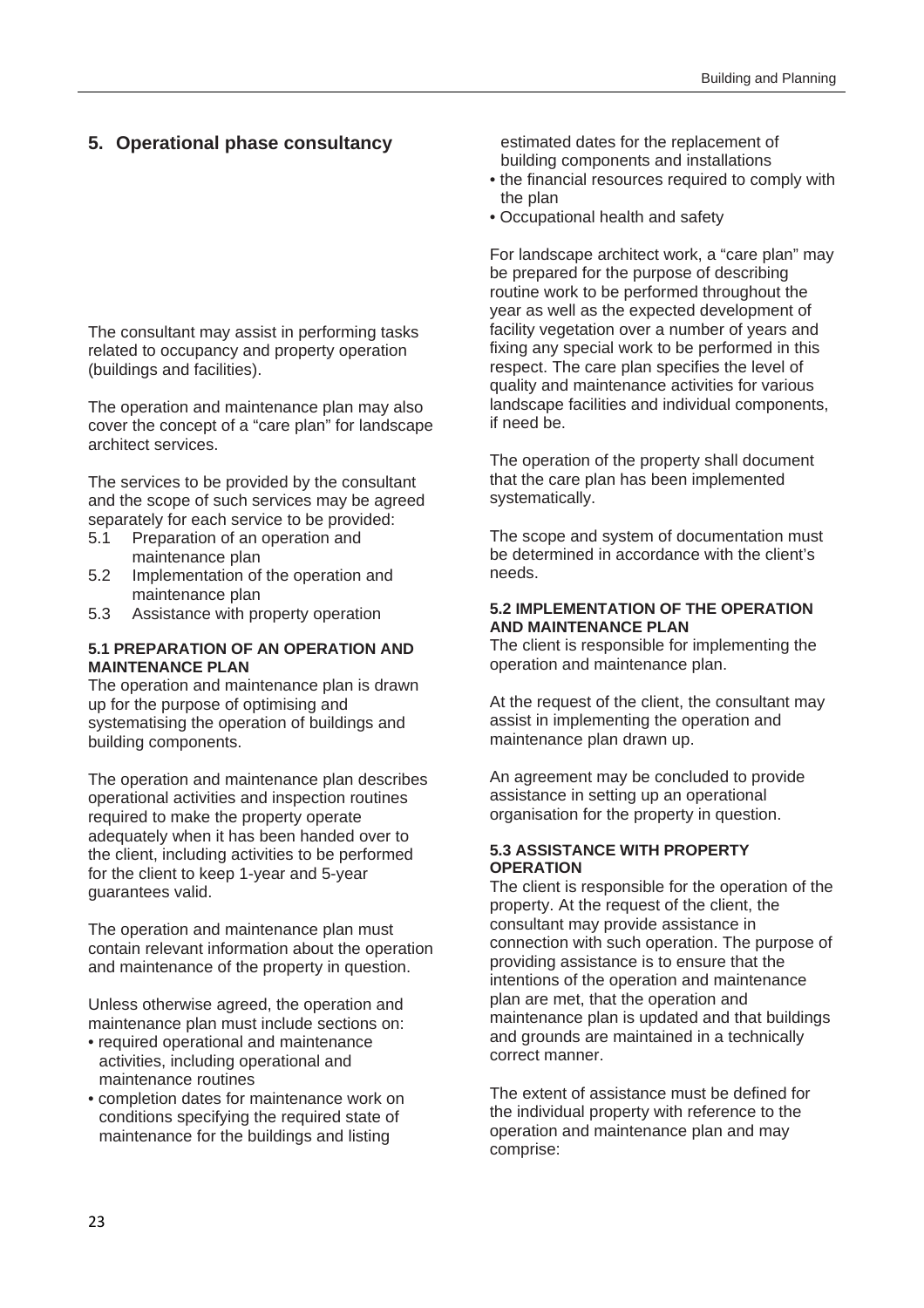- maintenance routines, such as performing inspections and preparing structural surveys as well as monitoring and managing preventive and corrective maintenance work; preparation of maintenance budgets for specified periods
- assistance in drawing up tender documents, implementing calls for tenders, assessing tenders and managing the performance of maintenance work
- systematisation of experience gained by the operational organisation
	- clarification of questions from the operational organisation and advice in connection with questions relating to the operation of the property
	- quality assurance of the operation of the property by checking that the instructions specified in the operation and maintenance plan are followed
	- proposals for concluding/terminating service and insurance agreements
	- proposals for and management of the process of revising the operation and maintenance plan
	- Occupational health and safety.

For landscape architect work, the consultant may supervise that the intentions of the care plan are followed and that the prescribed routines and work are performed correctly. The consultant can monitor the development of the facility and, in consultation with the client, makes any adjustments to the care plan.

The assistance should be provided through regular inspections, recorded as inspection notes, which make up the log book for the landscape facility.

To the extent agreed upon, the consultant checks that routines are implemented as planned and that the operation and maintenance plan is followed.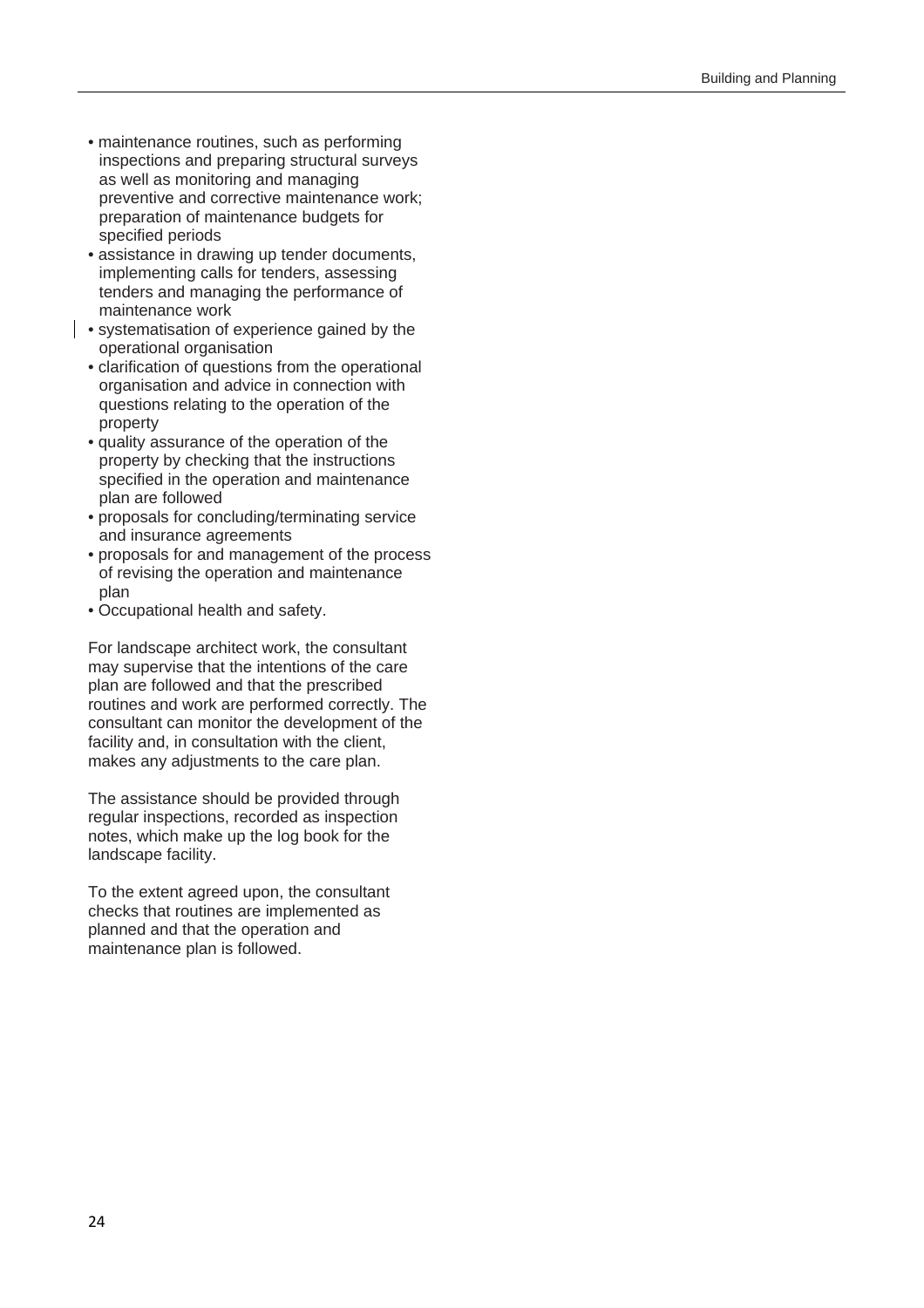#### **6. Fittings, fixtures and equipment consultancy**

The consultant may, as agreed between the parties, assist in purchasing standard fittings, fixtures and equipment (fixed/non-fixed) and in adjusting such fittings, fixtures and equipment to functions and MEP services.

The consultant may, as agreed between the parties, also provide assistance in connection with the design, etc., of special fittings, fixtures and equipment.

#### **6.1 STANDARD FITTINGS, FIXTURES AND EQUIPMENT**

In cooperation with the client, the consultant lays down requirements for standard fittings, fixtures and equipment (fixed/non-fixed) and establishes the extent and nature of such fittings, fixtures and equipment. Cost estimates are prepared in respect of deliverables and are approved by the client.

Depending on the nature and scope of the project, furniture plans may be drawn up according to an agreement.

#### **6.1.1 Purchasing**

Quantities to be purchased are described and terms of delivery are drawn up on the basis of the client's information, and a programme is prepared for deliverables.

#### **6.1.2 Calls for tender**

If receipt of tenders is considered an advantage, the above material must be supplemented with special rules on the process of inviting tenders.

Following receipt of tenders, a financial statement and a recommendation for supply are prepared for final approval by the client.

#### **6.1.3 Client**

The client approves estimates. The client draws up special tender conditions and approves

tender documents, invites and approves tenders and signs agreements with suppliers.

#### **6.2 DESIGN OF FITTINGS, FIXTURES AND EQUIPMENT**

In cooperation with the client, the consultant lays down requirements for special fittings, fixtures and equipment and establishes the extent and nature of such fittings, fixtures and equipment.

Depending on the nature of the project, a programme may, as agreed between the parties, be drawn up to form the basis for the client's decisions, invitation of tenders, agreement and construction.

#### **6.2.1 Contents**

Tender documents are drawn up for inviting tenders, including schedules of rates.

#### **6.2.2 Project documentation**

Furniture plans, descriptions, bills of quantities for individual rooms as well as detailed production drawings, diagrams, etc., are drawn up, if required.

In digital design, the scope of the digital building models must be determined in an ICT specification, such that coordinated building models and project documentation can be supplied in digital form.

Digital building models may be used to visualise interiors, etc., for the client, users and suppliers.

#### **6.2.3 Programming**

Programmes are drawn up for the design, tender, construction, delivery and installation processes.

#### **6.2.4 Cost management**

Estimates are prepared for the individual components of the contract.

The consultant assists in inviting tenders, assesses tenders submitted and makes a recommendation to the client on this basis.

#### **6.2.5 Authorities**

The consultant obtains approval from the authorities if the nature of the project requires such approval.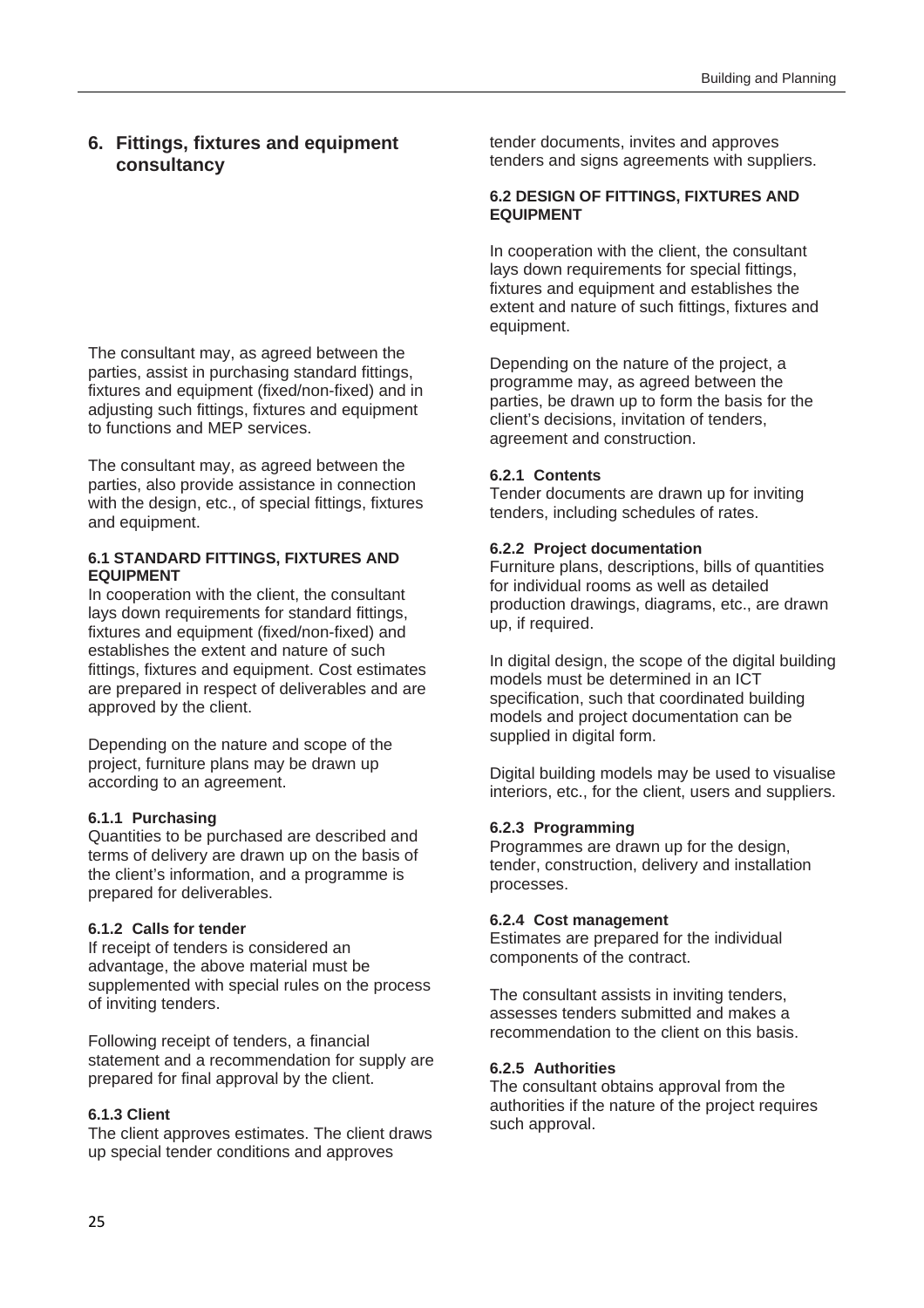#### **6.2.6 Client**

The client approves estimates. The client draws up special tender conditions and approves tender documents, invites and approves tenders and signs agreements with the contractors.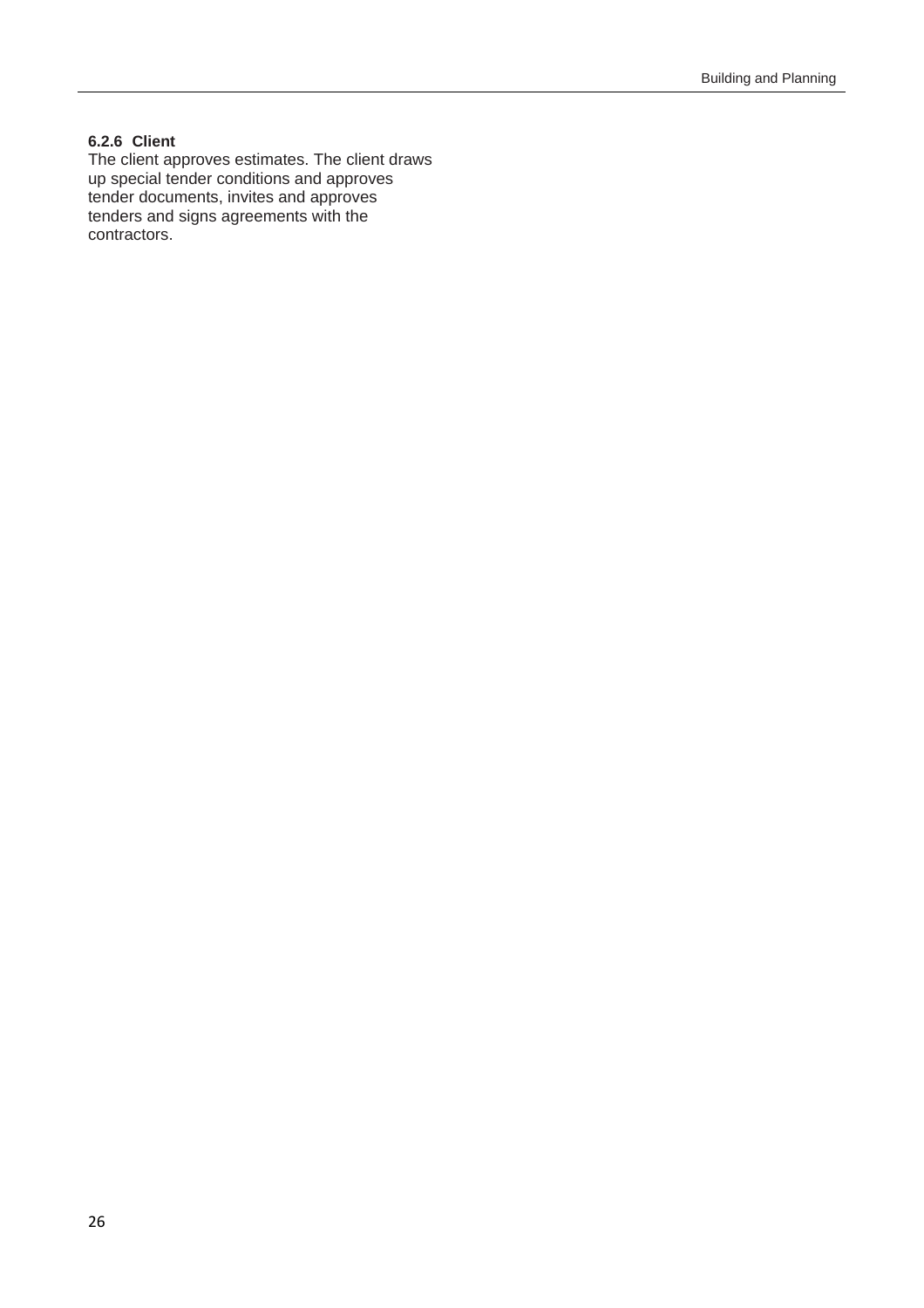#### **7. Planning consultancy**

The consultant may, as agreed between the parties, provide assistance in connection with general plans for building and civil engineering projects. Such assistance may typically be provided in connection with urban development, changes in the existing urban layout as well as landscape planning and adaptation of transport structures.

These plans often form the basis for subsequent building and engineering work.

The various types of planning are listed in 7.1, whereas consultancy stages and services in connection with planning are specified in 7.2- 7.9.

#### **7.1 PLANNING TASKS**

Planning tasks comprise the following:

- 7.1.1 Summary plans
- 7.1.2 Sector plans
- 7.1.3 EIA
- 7.1.4 Other tasks

#### **7.1.1 Summary plans**

- landscape planning contributions
- regional plans
- local authority plans
- urban policy and strategic planning
- zoning plans
- area and layout plans
- urban district and centre plans
- general urban renewal
- holiday and recreational areas
- open landscape, etc.
- accessible routes
- sustainable development.

Such summary plans are often physical plans covering all matters within a geographically defined area.

#### **7.1.2 Sector plans**

• population trends

- improvement of private and public services
- industrial development (local and regional)
- utilities, e.g. electricity, water, heating, etc.
- waste treatment
- nature protection
- areas of cultural heritage interest
- tourism development
- extraction of raw materials
- environmental protection
- traffic planning
- urban renewal, etc.

Sector plans often take the form of action plans and so in many cases form the basis for physical planning.

#### **7.1.3 EIA (Environmental Impact Assessment)**

- large-scale building complexes
- large-scale infrastructural facilities
- large-scale technical facilities

An EIA is made on the basis of a specific, large project and is an assessment of the environmental impacts of the project in general terms.

EIAs take the form of regional plan supplements.

#### **7.1.4 Other tasks**

- analyses, for example in connection with location and market conditions
- links between physical, economic, social and cultural planning
- contributions in the form of assumptions for, and preparation of, forecasts and similar projections for the future
- organisation of and participation in public hearing procedures, including organisation and arrangement of competitions
- organisation of and participation in conferences and seminars
- preparation of publications, exhibition material, etc.
- logistics, for example in connection with design and construction of large transport structures
- preparation of programmes and investment plans
- preparation of action plans
- development work, for example in connection with legislative preparation and drafting of guidelines.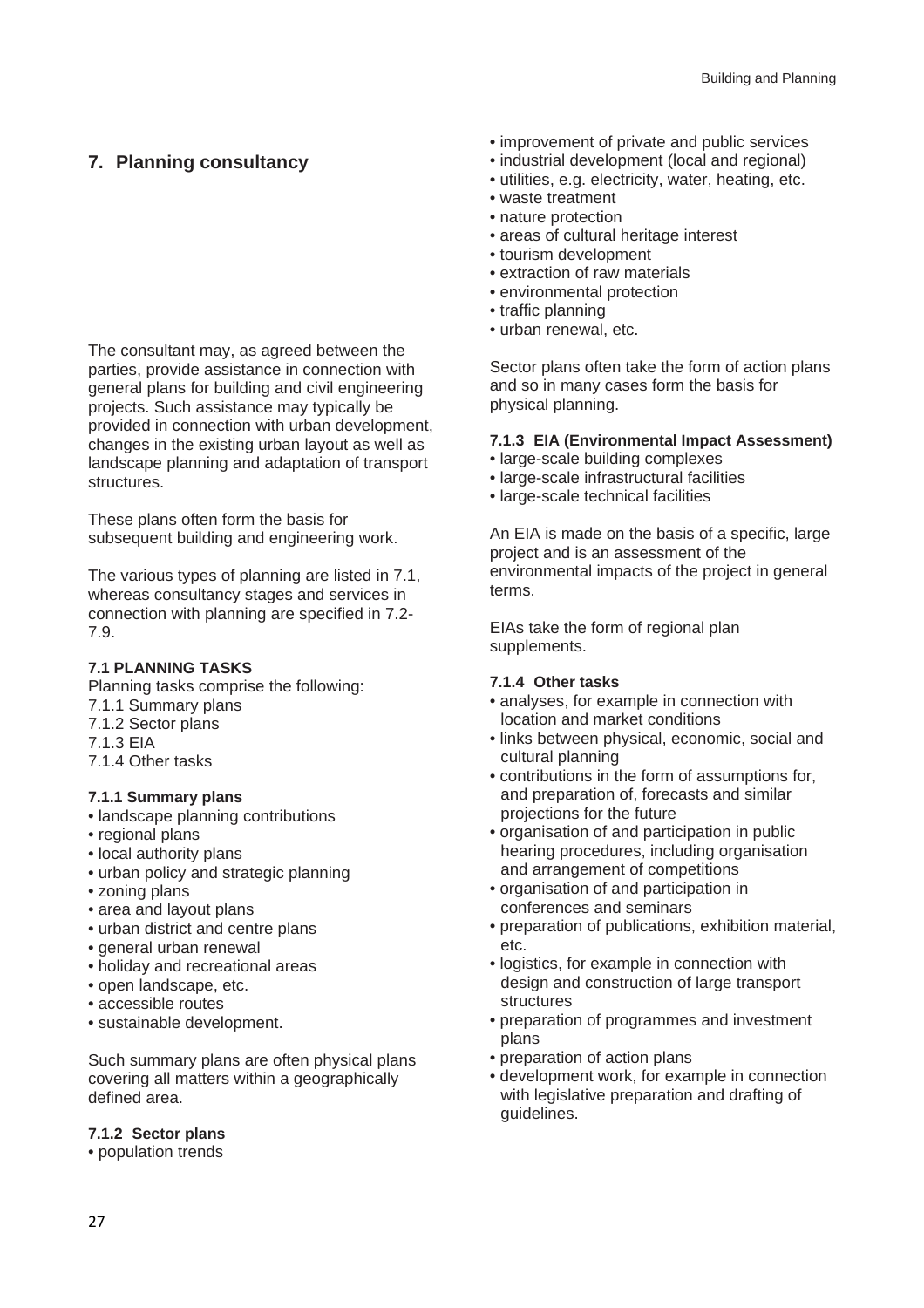Such tasks are usually based on needs established in connection with work performed under 7.1.1-7.1.3, above.

#### **7.2 BRIEF AND WORK PROGRAMME**

In cooperation with the client, the consultant prepares a brief as well as a work programme as the basis for an agreement on the services to be provided.

Focus must be on matters that need to be clarified in the agreement between the parties.

Such clarification must form the basis for regularly assessing whether the nature or scope of tasks to be performed changes during the process and if so, whether the agreement needs to be amended.

A scope brief and the resulting work programme must typically specify the following details:

- the purpose of the work
- a description of how the task will be performed
- a programme and a work schedule
- information about any necessary backgroundmaterial, such as relevant data and maps. • a specification of services to be provided by the client and the consultant, respectively
- form of presentation and communication
- the extent to which meetings are included in the agreement (and a list specifying such meetings, if required)
- a handing-over agreement, for example public presentation, final approval by local councils, etc.
- a list of employees likely to work on the project in question and a list of persons responsible to the client, if required.

#### **7.3 PREPARATORY WORK**

Physical planning is often based on existing conditions. This may generate a need for certain preparatory work, such as:

- viewing
- surveys and measurements
- provision of updated data and map material
- collecting and processing new data
- interviews, etc., with representatives and reference groups, if required.

#### **7.4 PROBLEM DESCRIPTION**

An analysis and an assessment of the existing situation and thus an identification of problems are made on the basis of the documentation obtained. Such work may take into account both qualitative and quantitative aspects. One purpose of the problem description is to establish the interdependence of the various factors relevant to the project in question.

#### **7.5 FORECASTS**

As a basis for planning work, forecasts may need to be prepared in cooperation with the client. Such forecasts may be projections based on figures or merely assumptions of future conditions.

#### **7.6 OBJECTIVES**

On the basis of elements such as forecasts one or more draft objectives are formulated – usually in cooperation with the client – for the problems to be addressed in the plan.

#### **7.7 ALTERNATIVE PLANS**

It may often be expedient or even necessary to provide alternative proposals to perform the tasks in question. In this case, such arrangements must be agreed with the client. Alternatives must be prepared for EIAs.

#### **7.8 IMPACT ASSESSMENT**

To assist the client in choosing between alternative proposals, descriptions of impacts may be drawn up for each alternative proposal. The impacts of alternatives must be described for EIAs.

#### **7.9 PUBLIC COMMENT PROCEDURES**

The consultant may assist in completing a public hearing phase, if needed.

Such work may comprise preparation of discussion papers, exhibition material, organisation of and participation in public meetings and study groups, preparation of leaflets, etc.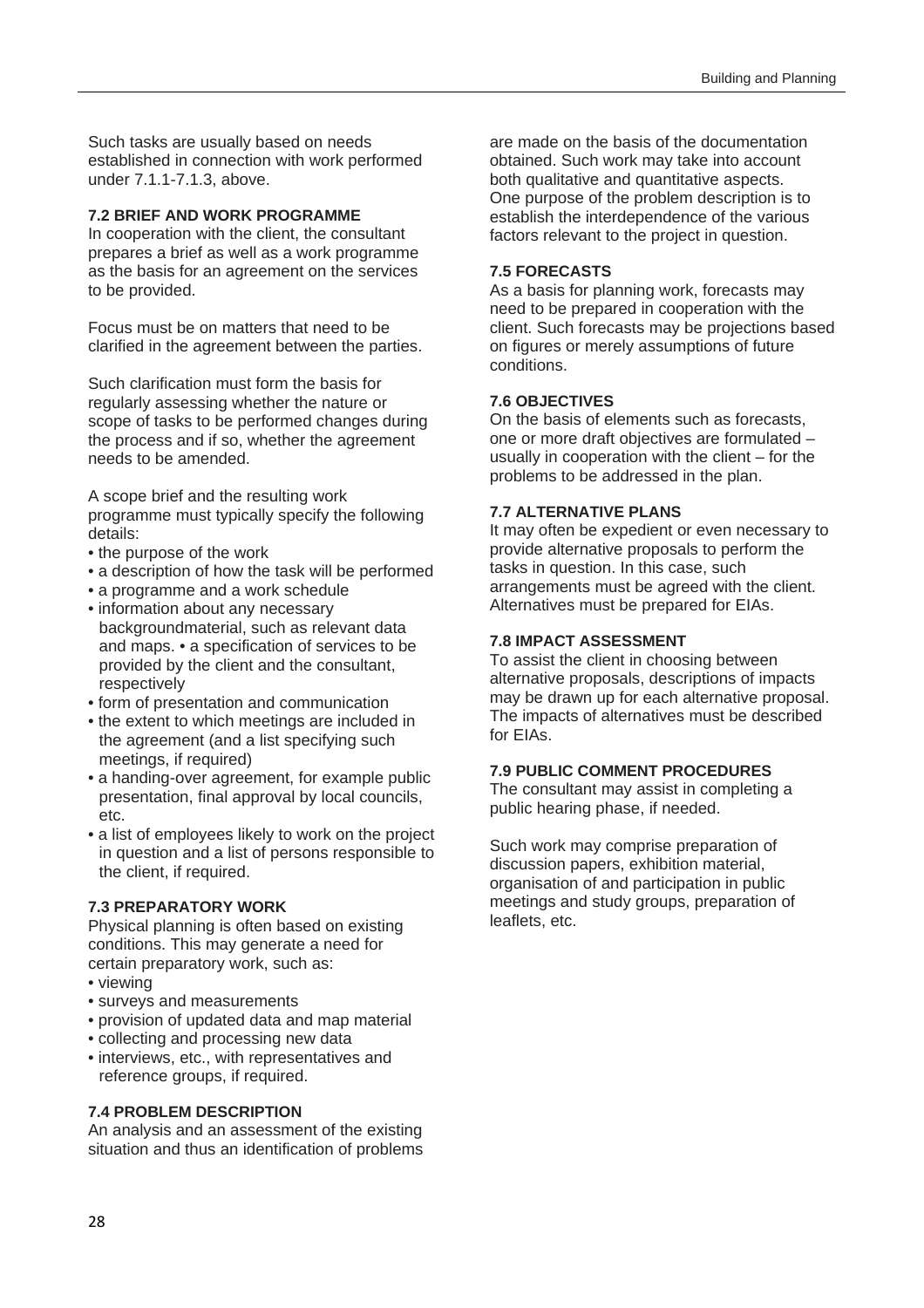#### **8. Other services**

The consultant may, if agreed with the client, provide the following services or, on behalf of the client, arrange for such services to be provided by other parties.

The scope of these services included must be specified in the agreement.

#### **ICT in construction**

#### **8.1 CLASSIFICATION**

Classification of digital project information through the use of a common classification system. In classification, the system, purpose and scope of the classification must be defined in an ICT specification and any relevant IDMs.

#### **8.2 DIGITAL COMMUNICATION**

The service may involve the use of a common digital communication platform for the sharing and exchange of project documentation that is common to several project partners.

Examples of suitable systems include project web, BIM server, Internet websites, tele- or video conferencing systems and social media.

The service must be defined in an ICT specification.

#### **8.3 ESTABLISHMENT OF COMMUNICATIONS PLATFORM**

The service may involve the establishment and operation of a common digital communications platform.

The service must be defined in an ICT specification.

#### **8.4 DIGITAL DESIGN**

The service comprises the construction of one or more digital 3D building models (BIM) as the basis for coordinated design, analysis and project documentation.

To the extent that the building models form the basis for project documentation, the models must be supplied together with the project documentation at the client's request.

The exchange and delivery of building models must be defined in an ICT specification and any associated IDMs.

#### **8.5 DIGITAL TENDERING**

The service comprises digital management of the tendering phase, including preparation of structured digital tender documents, selection and management of tendering portal and assessment of the digital quality of digital tenders received.

The service must be defined in an ICT specification.

#### **8.6 BILL OF QUANTITIES**

The service comprises the preparation of schedules of rates with quantities, and a description of the methods of measurement applied.

The service must be defined in an ICT specification.

#### **8.7 DIGITAL DELIVERY**

The service comprises the provision of digital project material or digital "as built" material on the basis of specific client requirements.

The service must be defined in an ICT specification and any relevant IDMs.

#### **Other services**

#### **8.8 ASSESSMENT OF BUILDING SITES**

Overall assessment of possible building sites for the client's planned building project. A report is drawn up, which may contain an evaluation of:

- price of land/property
- zoning
- infrastructure
- possible uses
- ground conditions and accessibility
- soil conditions and environmental aspects
- supplies.

#### **8.9 REGISTRATION OF EXISTING CONDITIONS**

Registration of existing conditions may include: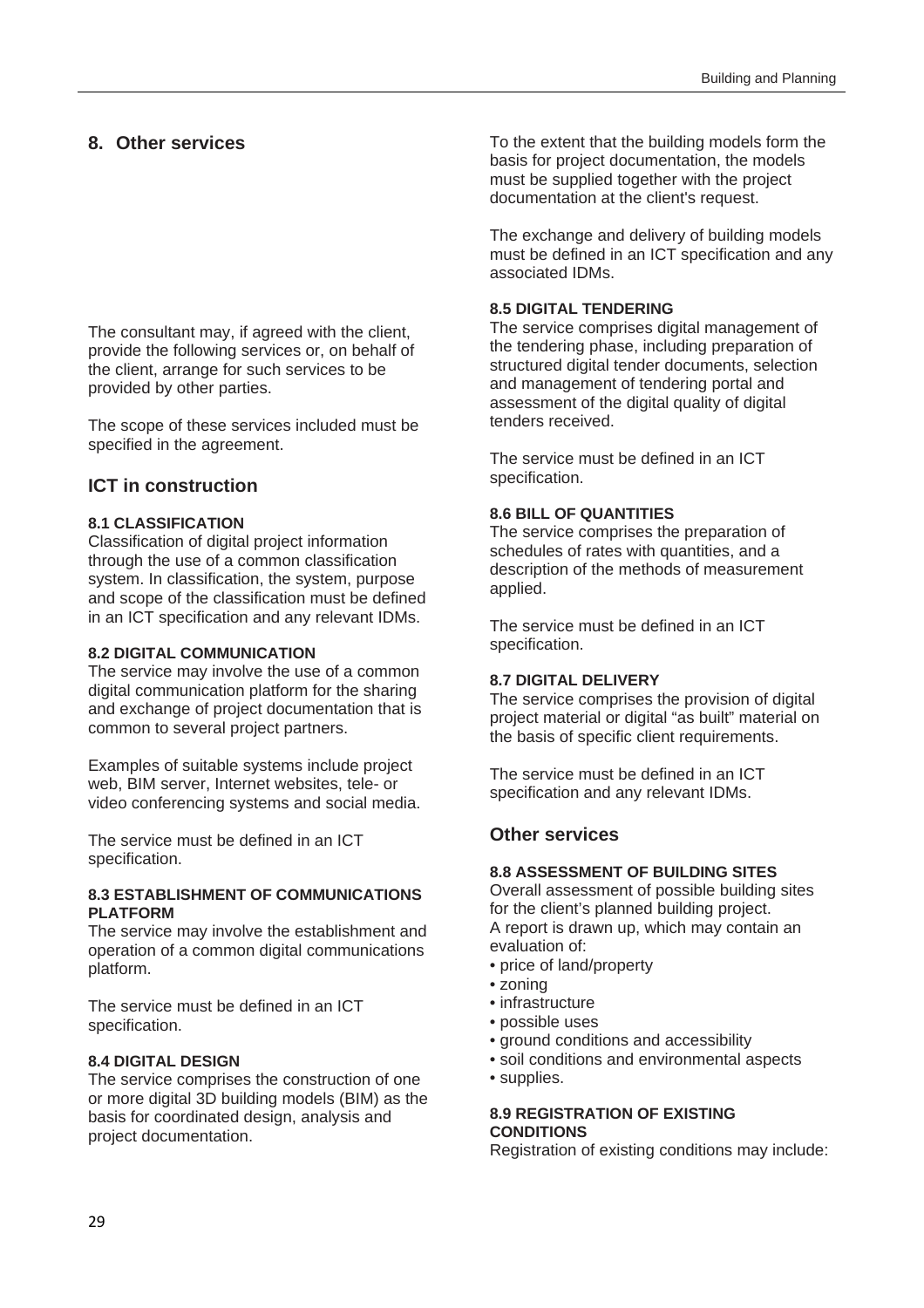- an assessment of the property's condition as documentation for the property owner and the authorities
- an assessment of the property's possibility of fulfilling accessibility requirements
- inspection, measurement and drawing or digitalisation of existing open spaces, facilities and buildings
- photo registration
- registration of fixtures and fittings
- historical investigations and research in archives

The registration comprises only what is relevant to the current refurbishment or rebuilding project.

The registration is updated if the further design process or the physical performance of work alters the present conditions.

#### **8.10 DIGITALISATION OF EXISTING CONDITIONS**

The service encompasses the digitalisation of existing buildings and facilities in building models or drawings, to the extent agreed.

#### **8.11 GEOTECHNICAL INVESTIGATIONS**

Initial geotechnical assessments based on available existing investigations in the area in question, supplemented by individual geotechnical drilling and water table monitoring, if required.

Development of a programme for geotechnical investigations as a basis for design work, including estimates of such investigations.

Completion of geotechnical investigations comprising field work, laboratory tests, geological evaluation and classification, reporting, including drilling profiles as well as determination of strength parameters and design water levels.

Follow-up during the construction phase.

#### **8.12 ENVIRONMENTAL INVESTIGATIONS**

Collection of basic information about the building site and compilation of history, including assessment of the likelihood of pollution and contamination and the nature of such pollution and contamination.

Development of a programme for environmental investigations, including estimates of such investigations.

Completion of environmental investigations, analysis of samples and processing of test results. Reporting on investigations, including assessment of the extent and nature of pollution and contamination, proposals for preventive measures and estimates of the costs of such remediation.

Follow-up during the construction phase.

Negotiation with authorities.

#### **8.13 OFFICIAL DUTIES**

Preparation of material for and participation in official duties such as inspection and expropriation, including preparation for and negotiations with authorities.

#### **8.14 RISK ANALYSES**

Analysis and management of specific conditions subject to risk.

#### **8.15 COST ANALYSES**

Calculations of the cost consequences of alternative scenarios, preparation of operating budgets, preparation of investment plans and profitability calculations.

Preparation of special estimates, including successive calculations, etc., specified and implemented according to the client's special requirements.

Overall financial assessments or overall financial calculations comprising the capitalisation of total construction and operating costs during the lifetime of the relevant buildings.

#### **8.16 INSURANCE**

Advice on types of insurance in connection with the design, construction and operation of the buildings, including the invitation of quotations, if required, through an insurance broker.

#### **8.17 PROCESS**

#### **MANAGEMENT/CONSULTANCY**

Organisation of user involvement, including arranging special user seminars, etc.

Team building, including arrangement of workshops, start-up seminars, etc., in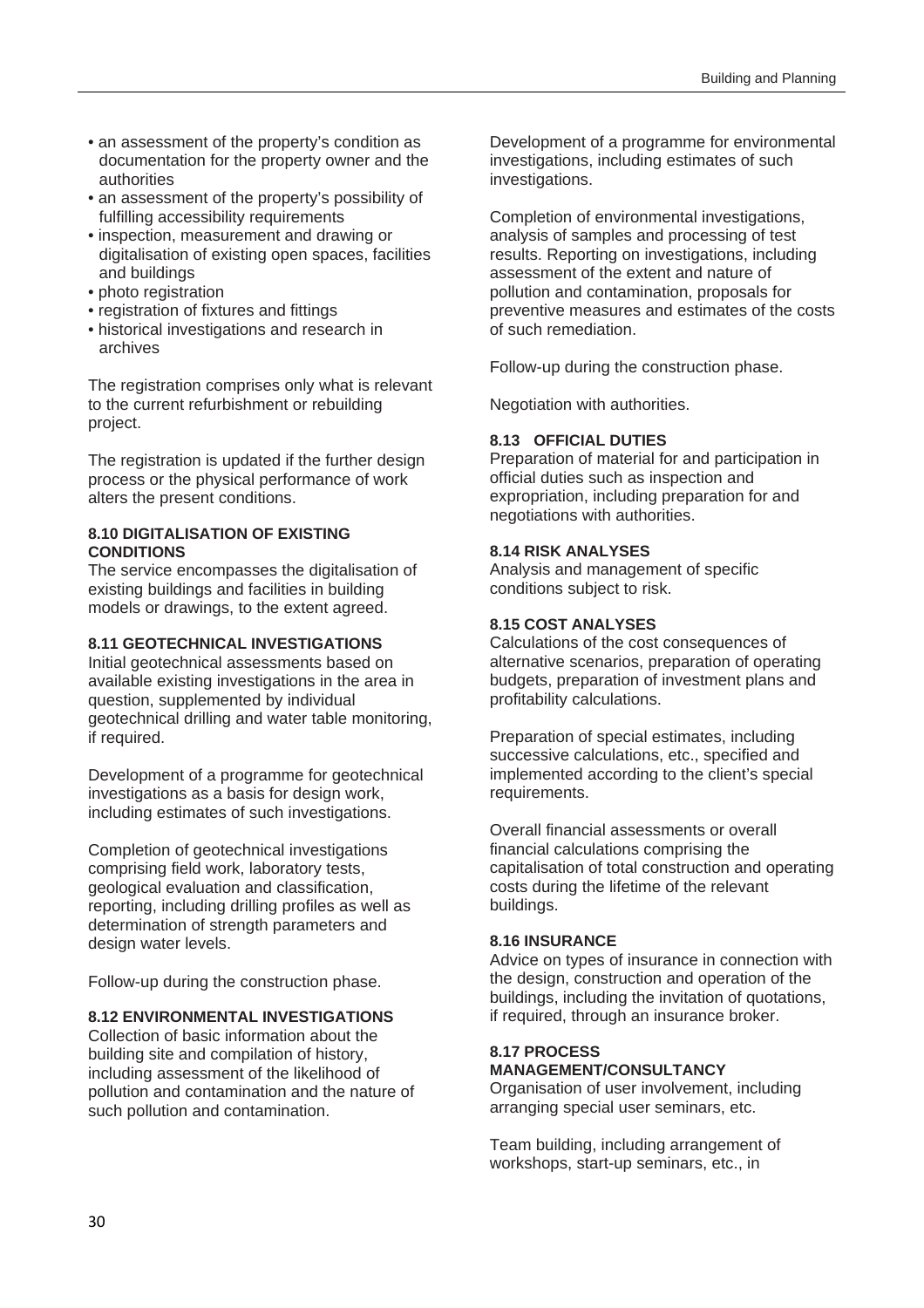connection with the planning and completion of the building project.

Implementation of final evaluations.

#### **8.18 SPECIAL VISUALISATION**

This service comprises the production of physical or digital models, architectural photos, photorealistic visualisation, 3D visualisation, animations, real-time visualisation and interactive presentations.

#### **8.19 MEASUREMENT OF WORK PERFORMED**

The service involves the measurement of work performed. The scope and level of detail of the measurement must be agreed between the parties.

#### **8.20 "AS BUILT"**

'As built' services are provided to bring the project documentation to a level at which these documents and the currently completed project are consistent with one another to a specified extent, beyond that required within the consultant's area of responsibility to obtain regulatory approval and an occupancy permit .

The level of such consistency may be agreed for the current project in accordance with PAR's and FRI's description of services for "Som udført", 2000.

#### **8.21 COMPLIANCE WITH SPECIAL REGULATORY REQUIREMENTS**

Assistance to ensure compliance with requirements in addition to existing requirements contained in legislation. provisions, etc., governing the buildings in question.

Documentation of structural calculations in addition to the provisions of Danish building regulations made by a certified structural engineer and documentation prepared by an independent certified structural engineer.

Assistance to ensure compliance with requirements contained in legislation, provisions, etc., taking effect after the conclusion of the consultancy agreement.

#### **8.22 FIRE SAFETY**

Assistance in connection with the provision of function-based, fire safety calculations, fire strategy plans, escape route and site allocation plans and operation, inspection and

maintenance plans, in addition to the requirements specified in the design specification and Danish building regulations.

#### **8.23 ENERGY REQUIREMENTS**

The provision of energy calculations or simulations, in addition to requirements specified in the design specification and Danish building regulations.

Commissioning of an energy certification report to be prepared by an independent energy consultant.

#### **8.24 THERMAL INDOOR CLIMATE**

Calculations or simulations of thermal indoor climate in addition to the requirements contained in Danish building regulations.

#### **8.25 ATMOSPHERIC INDOOR CLIMATE**

Calculations or simulations of atmospheric indoor climate in addition to the requirements contained in Danish building regulations.

#### **8.26 NOISE AND ACOUSTIC INDOOR CLIMATE**

Calculations and measurements or simulations of noise and acoustics in addition to the requirements contained in Danish building regulations, including:

- sound measurements
- acoustic calculations.

#### **8.27 OPTICAL INDOOR CLIMATE**

Calculations and measurements or simulations of optical indoor climate in addition to the requirements contained in Danish building regulations, including:

• calculations of incoming sunlight and sunlight protection

• calculations in terms of lighting technology.

#### **8.28 SPECIAL REQUIREMENTS FOR ACCESSIBILITY**

Assistance in ensuring compliance with special accessibility requirements in addition to those contained in Danish building regulations, including instructions and guides to promote accessibility.

Preparation of guides, including user manuals, on the property's accessibility.

### **8.29 ACCESSIBILITY AUDIT**

Review of accessibility.

#### **8.30 SUSTAINABILITY**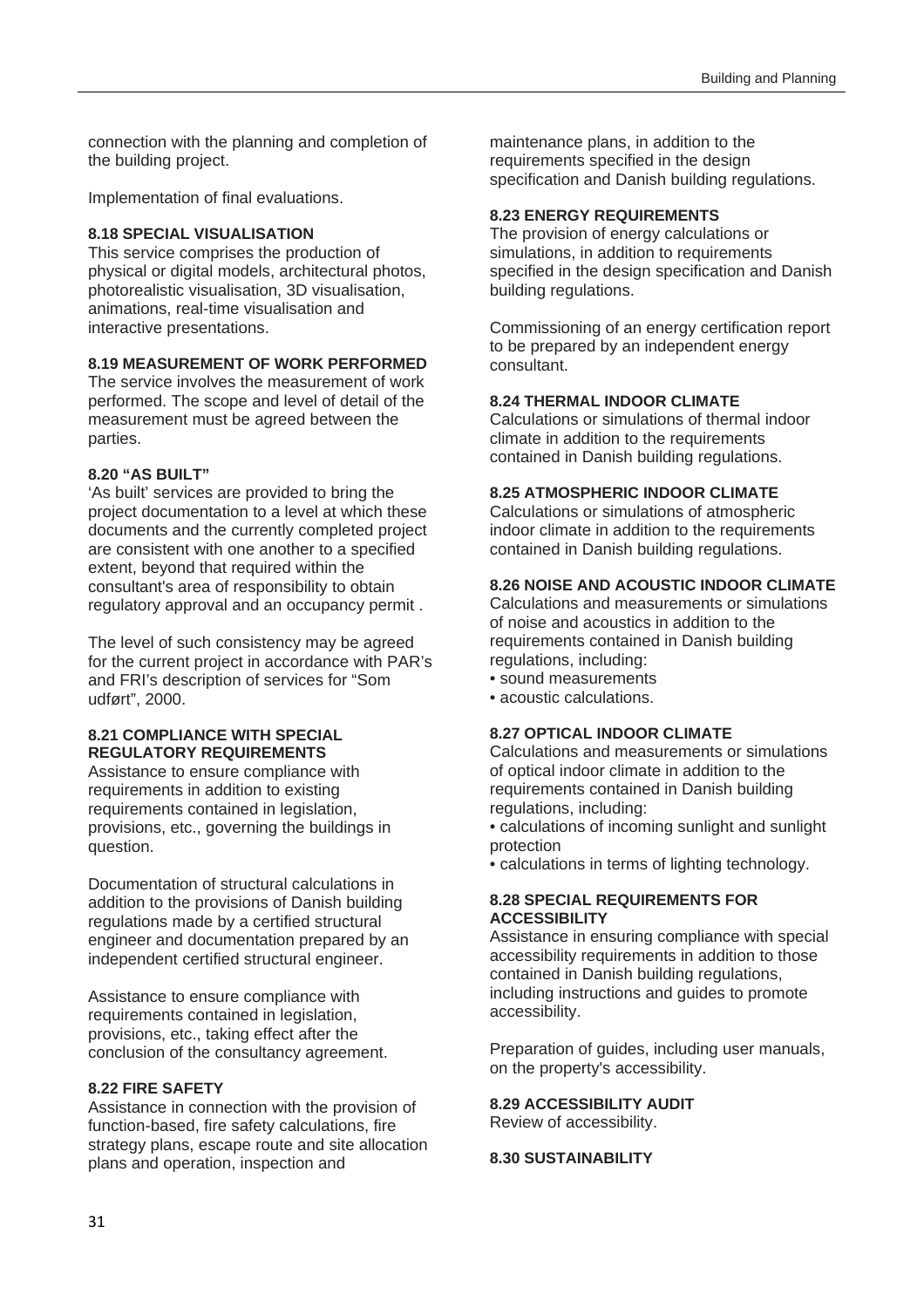Assistance in connection with sustainability may encompass:

• environmental sustainability, including sustainable energy production, resource consumption and environmental impact

• economic sustainability, including construction economy and overall economy

• social sustainability, including user considerations, user involvement and accessibility

• technical quality, including cleaning and maintenance needs

• process quality, including cooperation, quality assurance procedures, etc., in addition to the requirements of Danish building regulations.

Assistance in connection with sustainability may be provided on various levels, depending on the nature of the project and the client's ambitions, including any certification requirements.

The services to be provided by the consultant are incorporated into the individual stages of the design phase and may comprise the following main activities:

Design specification phase:

Including initial analysis and mapping, as well as setting targets for sustainability.

Design phase:

Including:

- prioritisation of measures with a view to meeting defined targets and documentation requirements in this connection
- establishment of requirements towards suppliers and contractors and the documentation of this
- establishment of requirements towards supervision in the form of a supervision plan focusing on sustainability
- establishment of requirements towards an operation and maintenance plan
- planning of commissioning.

Construction phase:

Including:

- co-ordination of sustainability efforts on the building site
- collection of documentation

Operational phase:

Including:

• collection of operations data

• advice on sustainable operation and maintenance

#### **8.31 SUSTAINABILITY CERTIFICATION**

- The service may include:
- reporting performed by the certification auditor or assessor, including collection, control and organisation of the documentation required to allow a building to achieve certification in a specific class of a certification system such as DGNB, BREEAM, LEED or cradle to cradle
- implementation of life cycle assessments, analyses and costs.

#### **8.32 SUSTAINABILITY MANAGEMENT**

The service encompasses the coordination of the consultants' work to meet requirements towards sustainable design and/or certification.

Sustainability management may be undertaken as part of the design management process or as a separate service in which the sustainability manager reports to the design management.

The service may include:

- adapting the sustainability plan to the design development
- ensuring that documentation is compiled for possible certification processes
- ensuring that agreed goals are met, so that the building can be certified as agreed.

#### **8.33 OCCUPATIONAL HEALTH AND SAFETY**

The consultant may undertake to assist the client in its obligations towards occupational health and safety coordination of the building project during the design phases.

The consultant may undertake to assist the client in its obligations towards working environment coordination during construction.

#### **8.34 SPECIAL TESTS**

Completion of laboratory and model testing.

#### **8.35 CLIENT DELIVERABLES**

Responsibility for the design, tendering, purchase and coordination of any client deliverables.

#### **8.36 WORKING AND ASSEMBLY DRAWINGS**

Working and assembly drawings are usually provided by the individual supplier or contractor. If it is more expedient in the relevant project that the consultant provides such drawings, a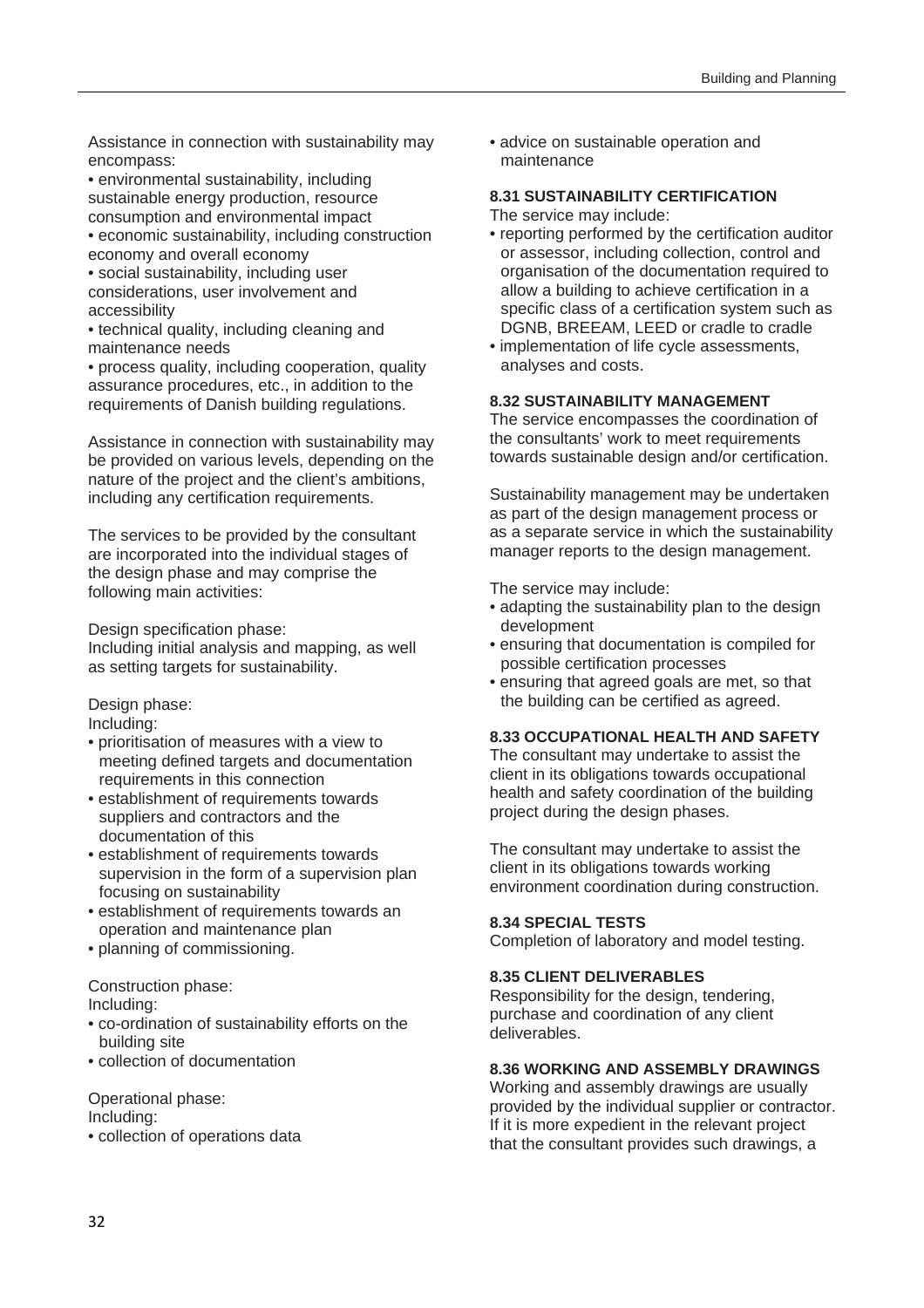separate agreement must be concluded with the client in this respect.

#### **8.37 SIGNAGE**

Assistance in connection with signage, in addition to the signage required by Danish building regulations and other legislation, including the choice and design of signage.

#### **8.38 SALES MATERIAL**

Assistance with the preparation of sales and lease material.

#### **8.39 COMPLEMENTARY/ALTERNATIVE PROJECTS AND PROJECT CHANGES**

- preparation of complementary projects ordered by the client
- review of alternative projects drawn up by other consultants
- assistance in connection with the implementation of project changes (i.e. redesign work bringing the project to the same level as before the implementation of changes)
- project adjustments as a result of changes introduced by the client
- project alterations due to alternative offers, materials or construction methods by suppliers or contractors.

#### **8.40 ARTISTIC DECORATION**

Assistance in connection with organisation of and negotiations for artistic decoration.

#### **8.41 PREQUALIFICATION**

Assistance in connection with the implementation of a prequalification round.

#### **8.42 NEGOTIATIONS UNDER THE DANISH ACT ON TENDERING PROCEDURES FOR WORK CONTRACTS**

Assistance in connection with negotiations to be conducted in accordance with the Danish Act on Tendering Procedures for Work Contracts.

#### **8.43 EU PROCEDURES**

Assistance in connection with the implementation of procedures in accordance with EU public procurement directives.

#### **8.44 NEGOTIATIONS UNDER EU PUBLIC PROCUREMENT DIRECTIVES**

Assistance in connection with the implementation of negotiations in accordance with EU public procurement directives.

#### **8.45 DETAILED WORKS PROGRAMMES**

Preparation of detailed works programmes in addition to those described during the individual stages and phases.

#### **8.46 INCREASED QUALITY ASSURANCE**

Assistance in connection with quality assurance comprising client requirements for increased or special internal quality assurance in the form of organisation and documentation of internal quality assurance as specified by the client in connection with the design and construction processes.

The consultant establishes on a spot check basis that the contractors have complied with the approved quality control plans and that documentation has been drawn up and handed over as agreed.

The consultant collects the submitted quality documentation.

#### **8.47 CHANGE OF CONSULTANT**

If there is a change of consultants during the design process, the new consultant will review and check the documentation provided by the previous consultant.

#### **8.48 SPECIAL MEETING ACTIVITIES DURING THE DESIGN PHASE**

Assistance in connection with special meeting activities such as preparation of material for and participation in client/user meetings, including general meetings, board meetings, political meetings and public meetings where the client's representative participates.

#### **8.49 SPECIAL MEETING ACTIVITIES DURING THE CONSTRUCTION PHASE**

Holding of special start-up, coordination and technical meetings. Participants may be project follow-up, construction management and technical supervision staff.

#### **8.50 INCREASED TECHNICAL SUPERVISION**

Assistance in connection with technical supervision, in addition to the supervision responsibilities described in 4.2.

In each case, the need for increased technical supervision must be assessed on the basis of the nature of the project and the qualifications of the contractors to perform adequate checks.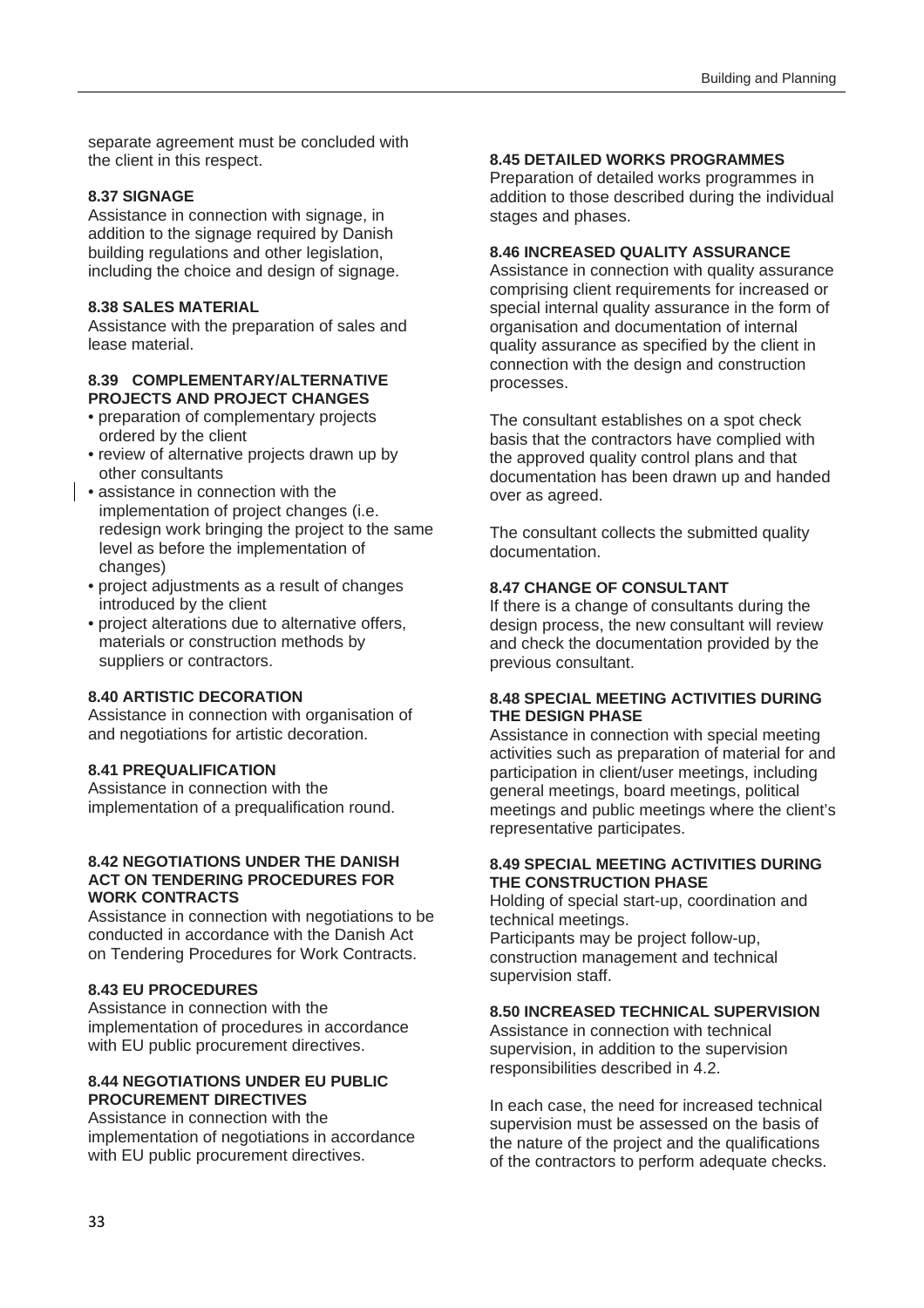#### **8.51 KEY PERFORMANCE INDICATORS**

Provision of data for key performance indicators and provision of evaluations in addition to the specifications contained in the relevant Danish executive order.

#### **8.52 DISPUTES**

Assistance in connection with legal disputes between the client and contractors or suppliers, work stoppages by the contractors, completion statements, inspections and surveys and suspension of payments, insolvency or liquidation by the contractors.

#### **8.53 FIVE-YEAR INSPECTION**

Inspection is performed according to the guidelines laid down by the Danish Building Defects Fund or as otherwise agreed.

The service may also include technical assistance in connection with 5-year inspections performed by other consultants.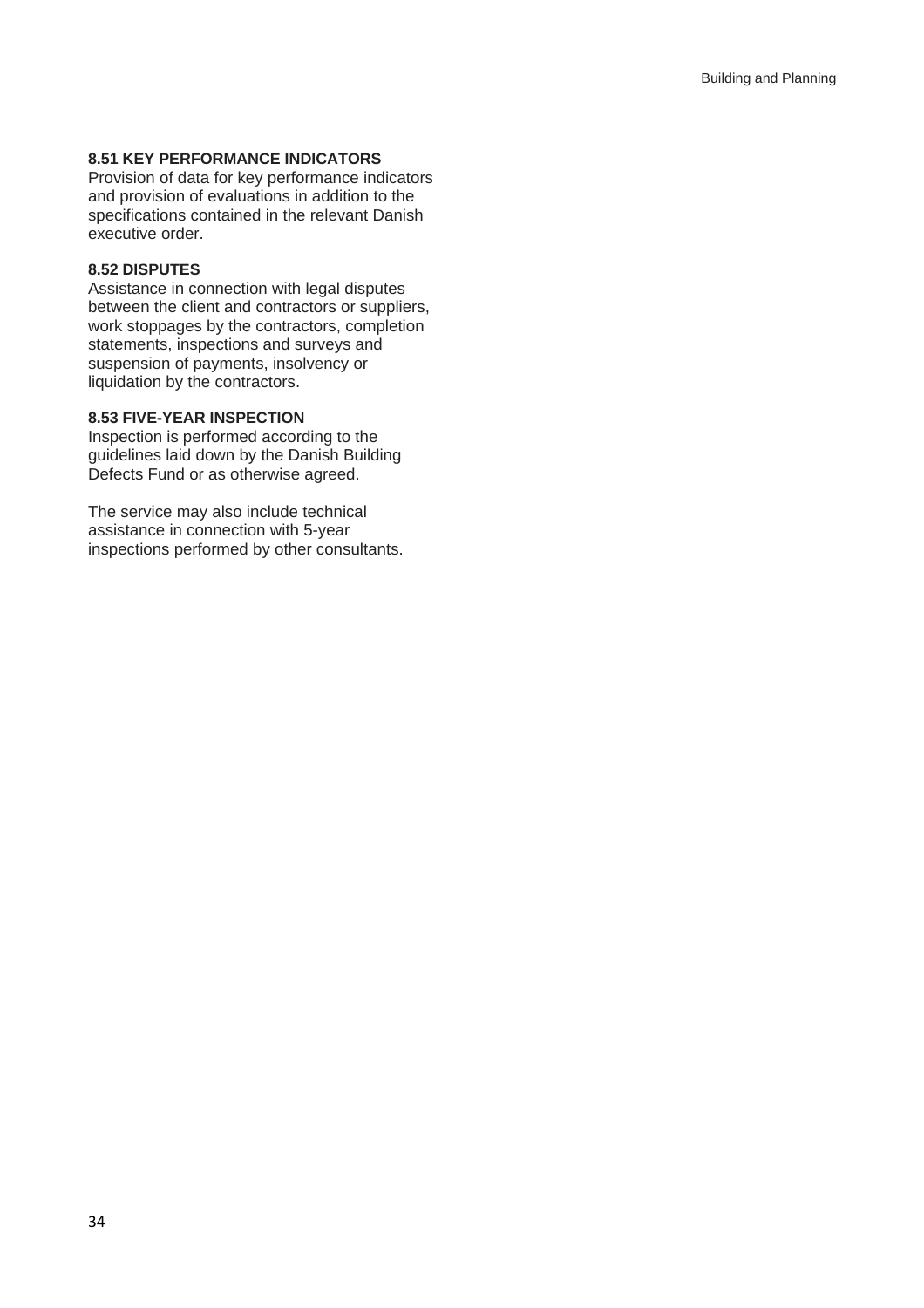#### **9. Glossary**

#### **As built**

"As built" refers to the documentation of the building as constructed.

The scope of "as built" documentation is agreed between the parties in the consultancy agreement, the description of services, and any ICT specification.

#### **BIM design:**

A design process in which the designers make use of digital building models in their own design for the purpose of exchanging and communicating information on the project, and for analyses and simulations.

#### **bips**

A Danish member organisation which works to promote common standards for the Danish construction industry, and which also houses the Danish BuildingSMART work. 'Bips' is an acronym derived from the Danish terms *byggeri - informationsteknologi - produktivitet samarbejde* (construction - information technology - productivity - cooperation).

#### **BREEAM**

The BRE Environmental Assessment Method is a British certification system developed by Building Research Establishment Ltd.

#### **buildingSMART**

BuildingSMART is an independent international organisation that develops common open standards for the exchange of digital data.

#### **CCS**

CCS (the Cuneco Classification System) is a Danish classification project founded by cuneco.

#### **Classification**

A classification is a system of "objects" in classes.

Objects can for example be things, concepts or documents.

#### **Cradle to cradle**

Cradle to cradle is a production and business concept that regards nature's own growth processes as a model for human production. There is no waste in this concept, but rather nutrients and materials in an eternal flow.

#### **cuneco**

cuneco - the centre for productivity in construction - is a development project which until 2014 will develop, test and implement common standards for the improved exchange of data throughout all the processes of construction, from the idea phase and design to construction, operation and maintenance. The standards developed must be user-friendly and IT suitable, and are intended to be compatible with both national and international standards.

#### **DBK**

*Dansk Bygge Klassifikation* (Danish Construction Classification) is a Danish classification project established by the Danish Enterprise and Construction Authority.

#### **Digital building models**

Digital building models are understood to refer to object-based building models, in a technology known as BIM - Building Information Modelling.

In the "BIM Handbook" (Eastman et al., 2007) BIM is defined as: "a modelling technology and associated set of processes to produce, communicate, and analyse building models".

#### **DGNB**

A German certification system developed by *Deutsche Gesellshaft für Nachhaltiges Bauen*. The Danish Green Building Council has in May 2012 established a Danish sustainability certification system based on DGNB.

#### **Forvaltnings Klassifikation**

*Forvaltnings Klassifikation* (Administration Classification) is a classification system developed by the Danish National Building Foundation in co-operation with Local Government Denmark.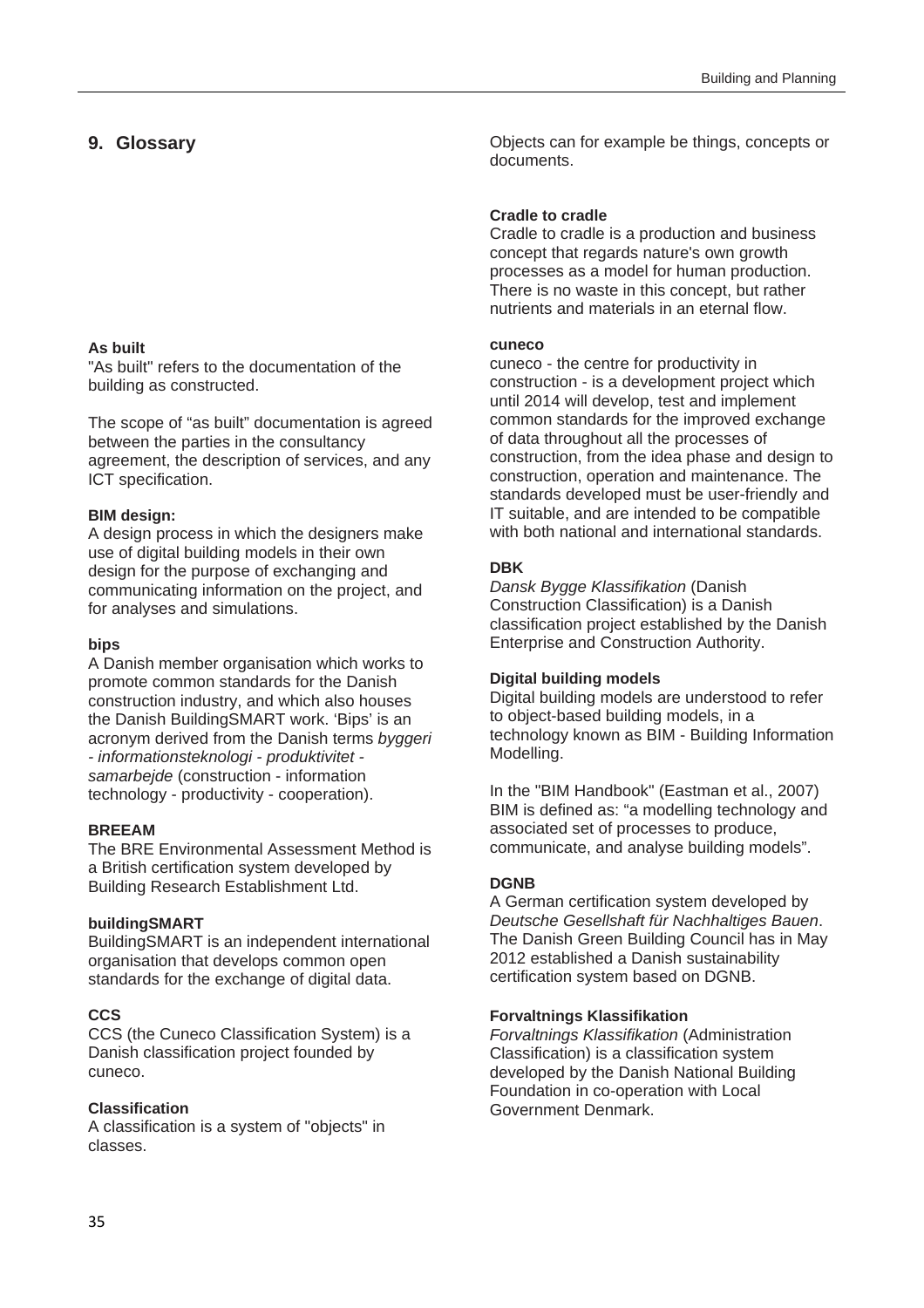#### **ICT specification**

A specification of digital deliveries as the basis for contractual terms.

Bips has compiled the publication F202 and associated project-specific description.

#### **IDM**

An Information Delivery Manual is a description of stakeholders and working procedures, as well as detailed specifications of the digital information to be delivered in BIM design.

#### **IFC**

Industry Foundation Classes is buildingSMART's data model, which enables data exchange between different software programs used in BIM design.

#### **Integrated design**

A process of design and co-operation between consultants and possibly designers, suppliers and contractors, with a special focus on compliance with requirements towards, and the optimisation of, a building's energy requirements, sustainability, fire prevention measures and similar areas that require interdisciplinary coordination between various disciplines in the introductory phases of a construction project.

#### **Joint design**

Joint design refers to collaboration between a consultant and a contractor or supplier in which the consultant's project is processed or detailed by the consultant in cooperation with the supplier or contractor, after contracting. As an example, see bips A113, which allocates design services and responsibilities in the supply and installation of prefabricated elements of concrete and lightweight concrete.

#### **LEED**

Leadership in Energy and Environmental Design is an American certification system.

#### **Project documentation**

Project documentation is the documentation of the consultant's work in the form of drawings, calculations, memoranda, etc.

In digital design, project documentation also encompasses digital building models and other digital documentation, to the extent stipulated in the ICT specification.

#### **Requirements model**

A BIM model containing the client's requirements towards the construction project, such as a model of rooms specifying spatial and functional requirements.

#### **Supplier and contractor design**

Supplier and contractor design is understood to mean project documentation compiled by suppliers or contractors as the basis for the construction process, under the responsibility of the supplier or contractor.

As an example, see bips A113, which allocates design services and responsibilities in the supply and installation of prefabricated elements of concrete and lightweight concrete.

#### **Occupational Health and Safety definitions**

In relation to the purposes of Executive Order no. 574 on the duties, etc., of designers and consultants under the Working Environment Act:

• A consultant is understood to be someone who issues an opinion or statement, on request and in return for payment, which is of relevance to health and safety.

• A designer is understood to be the supplier of a design that comprises the direct basis for a building or construction project, including construction services, production plant tasks, the operation and use of technical aids, and materials that are hazardous or which could impair health and safety.

The consultant and the designer can thus both be the consultant, cf. this description of services, a designing contractor or supplier with tasks relating to the working environment, a client advisor, and/or the client itself.